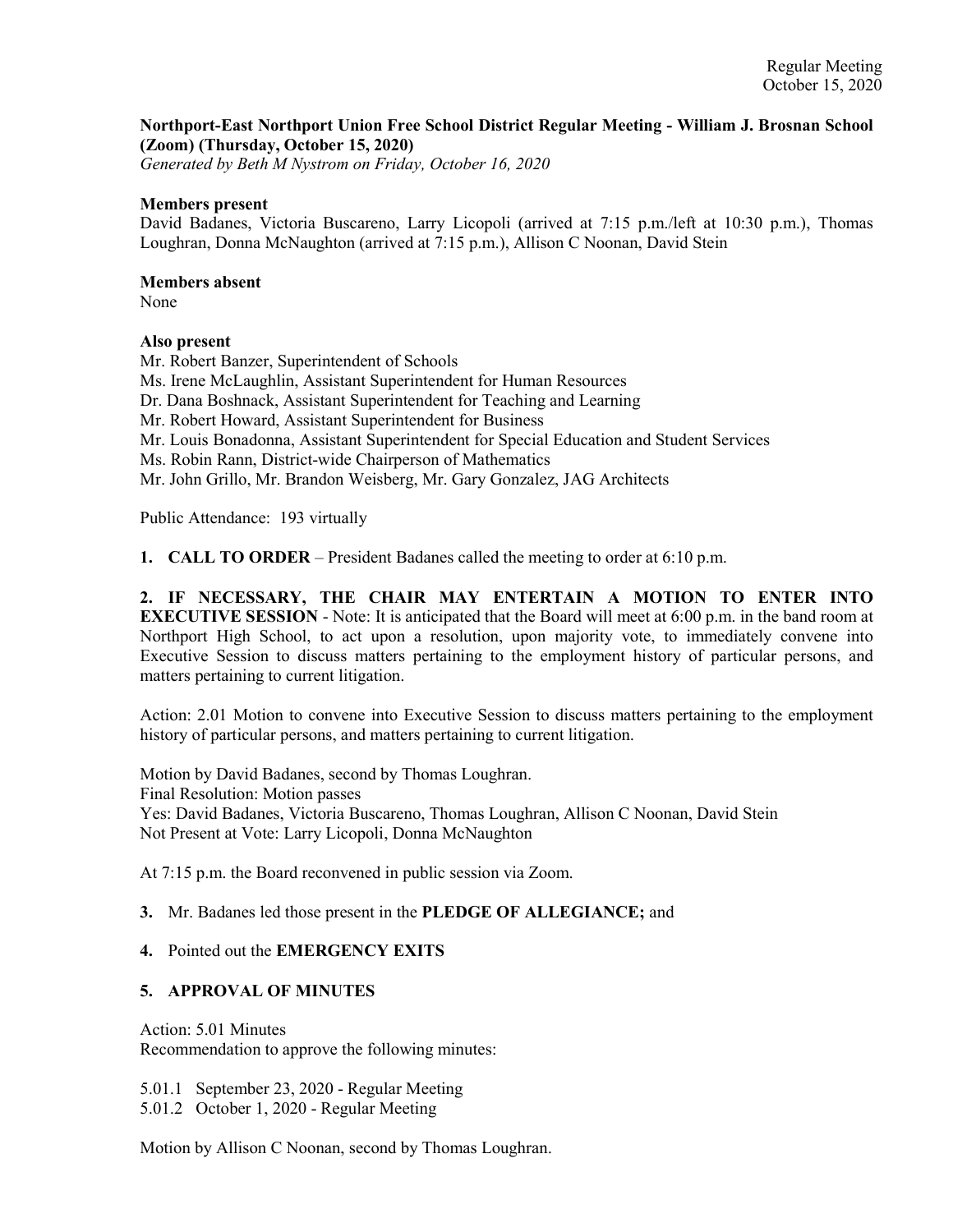Final Resolution: Motion Passes

Yes: David Badanes, Victoria Buscareno, Larry Licopoli, Thomas Loughran, Donna McNaughton, Allison C Noonan, David Stein

# 6. STUDENT AND STAFF RECOGNITION/ANNOUNCEMENTS FROM THE SUPERINTENDENT OF SCHOOLS

Presentations: 6.01 Accomplishments of Staff and Students

6.01.1 Ms. Robin Rann, District-wide Chairperson of Mathematics, presented a video commending Camden Burk, Mathematics Department Student of the Month.

President Badanes and Superintendent Banzer congratulated Camden on his fine accomplishments.

Presentations: 6.02 School Board Recognition Week

Governor Cuomo has declared the week of October 19 - October 23, 2020 as School Board Recognition Week to recognize school board members for their commitment to the children of the State of New York, and to increase awareness of and appreciation for the hard work and commitment school board members have in their efforts to ensure all students succeed. The seven members of the Board received commendations from Western Suffolk BOCES and the Northport-East Northport School District and PTA Council.

### 7. SPECIAL REPORTS

Presentations: 7.01 District-wide Construction Update

Mr. John Grillo, Mr. Brandon Weisberg and Mr. Gary Gonzalez presented a district-wide construction update.

Projects that were completed over the summer included the following items:

- Stage floor replacement at Northport High School
- Parking lot reconstruction at Northport High School
- Concrete sidewalks and fencing along Laurel Hill Road
- Parking lot reconstruction at East Northport Middle School
- Multi-stall toilet renovations at Fifth Avenue Elementary School.

The next round of bidding will take place on November  $13<sup>th</sup>$  and the projects included in that are:

- Northport High School south athletics vestibule
- New generators at Northport High School
- 2<sup>nd</sup> floor toilets at East Northport Middle School
- Multi-stall toilet reconstruction at Norwood Avenue Elementary School
- Sitework reconstruction at Norwood Avenue Elementary School
- Remaining sitework at Fifth Avenue, Pulaski Road and Ocean Avenue Elementary Schools
- Masonry work at William J. Brosnan Administration Building

Mr. Grillo stated that the work at the William J. Brosnan School is work that really should be done to protect the overall shell of the building. The steel lintils need to be replaced and coping, and mortar joints have disintegrated.

Discussion: 7.02 District Goals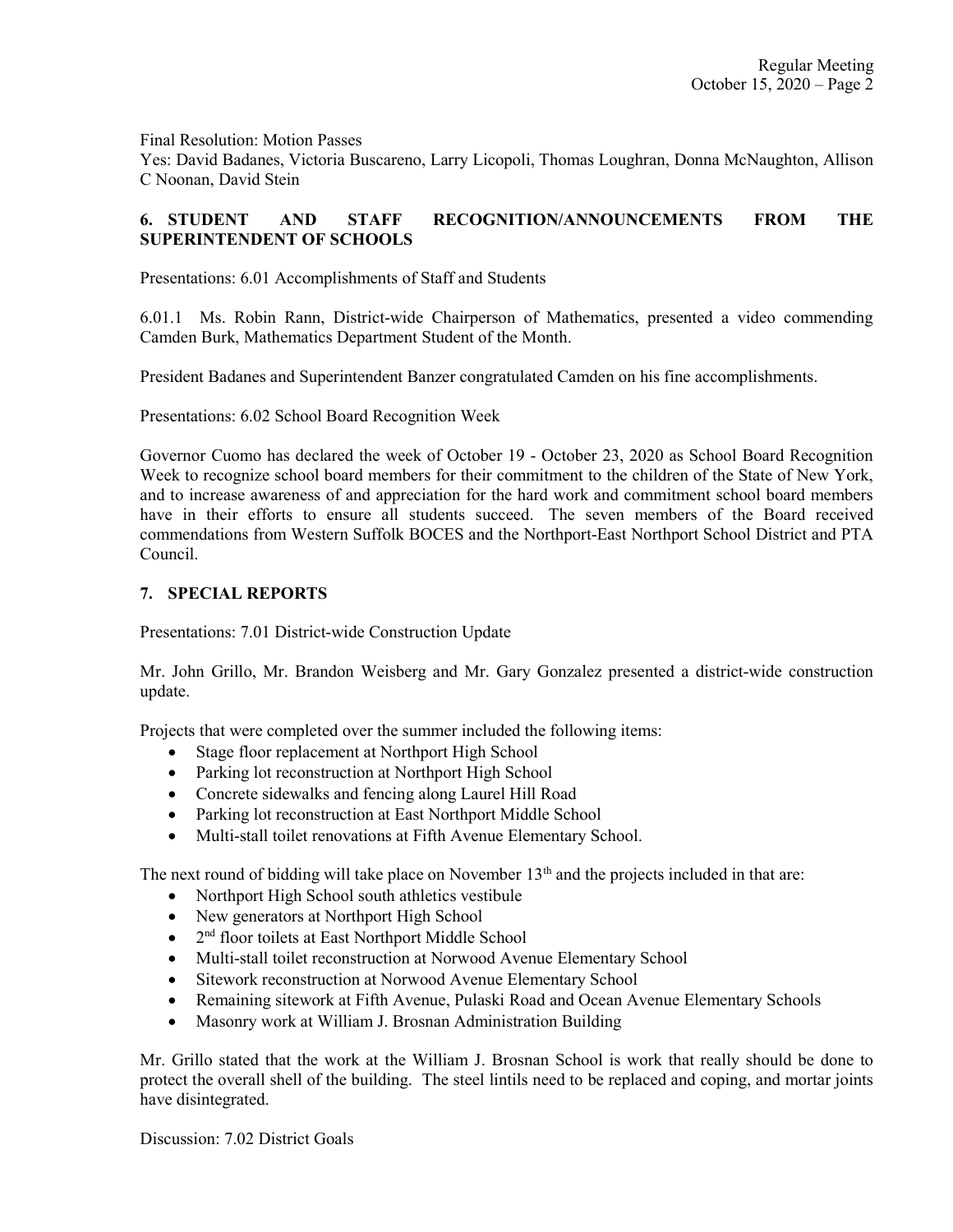Mr. Banzer stated that using the strategic plan's mission, vision and core beliefs to guide the work and move forward the framework he wanted to present some district goals for the Board's consideration. They align with work that has been done relative to the strategic plan. Mr. Banzer reviewed the following goals:

- Academic Innovative, engaging and inclusive teaching and learning so that all students can pursue their aspirations and contribute as responsible members of society.
- Safe & Supportive School Environment A safe and supportive environment where students possess the social emotional competencies to navigate a complex world.
- $\bullet$  Fiscal Planning A financial plan that sustains the district's mission, vision and core beliefs, quality facilities and responsive operations services while being fiscally responsible.
- Communication/Community Engagement Communication in a clear, honest, inclusive and supportive manner with our school community that contributes to the district's mission.

The District received an update from Moody's and they will be upgrading the District's bond rating from AA1 to AA2.

Mr. Banzer stated throughout the community there are people that are doing fantastic things for the school community and the larger community and they would like to come up with a way to acknowledge them and thank them.

## Discussion: 7.03 Future Study Report

Mr. Banzer stated that a number of meetings have been held regarding the Future Study Report and on September 23<sup>rd</sup> the Community Advisory Committee participated in the Board Workshop. There were approximately 80 people in that meeting. As the District continues to consider the scenarios and future potential configurations it is important that the community understands the report, understands the process and engages the Board, the administration and the committee to get questions answered and for the Board to receive input. There will be meetings on November  $5<sup>th</sup>$  and November  $19<sup>th</sup>$  where the Board will decide on a plan that exists or a modification of a plan. The committee will then prepare an educational impact statement related to the scenario chosen and present it to the Board on December 3<sup>rd</sup>.

Mr. Banzer stated that this report has been in the making for over a year. The presentation and the community advisory committee meetings are on the website along with a Q&A page. The community meeting last evening had over 200 people in attendance and this evening there are over 170 people in attendance.

Mr. Banzer pointed out the key and fundamental aspects to the process. The consultant came in July of 2019 and started to collect data to prepare a demographic study and a pupil capacity study. The pupil capacity study is a valuable report that takes into account and asks the question on how do we use our space. A potential increase in capacity is addressed in how the numbers are structured. Mr. Banzer stated that they are very aware of the number of questions received regarding whether the study factored in the current COVID pandemic and social distancing requirements. The District has expanded the use of space below class size at the elementary level and by doing that they were able to accommodate bringing back all students K-5. The COVID situation is a temporary situation. If the District closes two buildings, we would still have those assets for a time to use if we find ourselves in a situation like we have now. Comments from committee members can be found in the report. Whatever outcome is decided upon the transition for students will be made as smooth as possible.

Mr. Banzer stated that we do have a financial reality. They have been working on LIPA for over a decade and it is no longer a conceptual idea that might happen some day. The settlement is here. There is a plan for the tax shift that will start to occur and it will impact the community and impact the school district. The district is thinking about how we can mitigate the shift that is going to happen over the next 7-12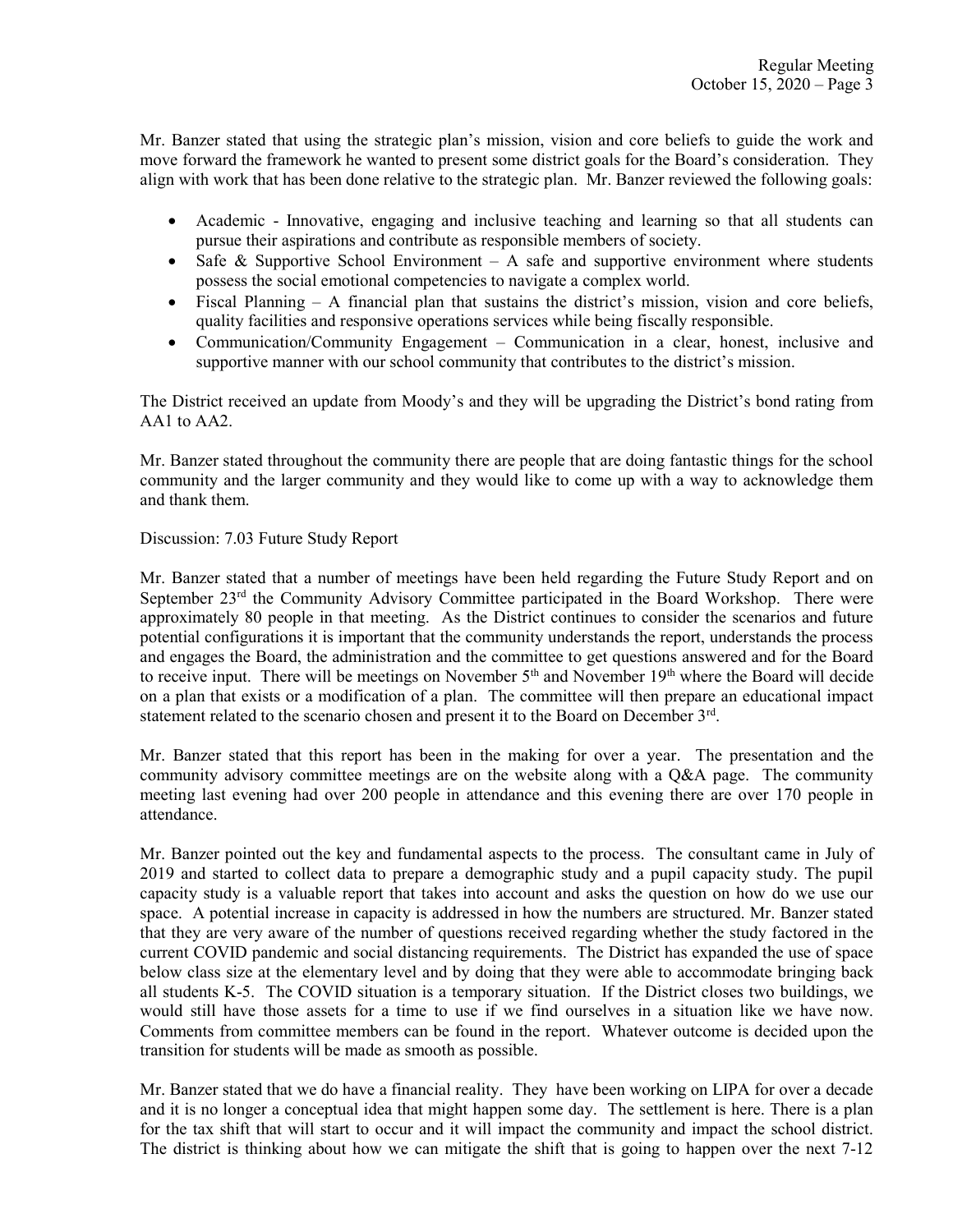years. There has also been declining enrollment over the past several years. The district has an obligation to the community to consider that as well. The question is how do we support families and students and how do we be fiscally responsible.

Mr. Banzer encouraged everyone to take the time and go through the report. From an efficiency perspective and maintaining class guidelines, we can actually close two buildings and look for efficiencies without changing programs.

President Badanes stated that the future study report is on the website, as well as the video from Tuesday's meeting and any updates. Tonight's meeting is for the Board to listen to the community and listen to concerns and questions. No one on the Board has made a decision. They may not be answering questions tonight but that doesn't mean they're being ignored. The questions will be put into categories to get them answered.

8. COMMUNICATIONS - Please Note: This is the opportunity for persons who had written letters to the Board.

There were no communications to the Board requiring Board action.

9. PUBLIC COMMENT/PARTICIPATION - Please Note: Community members are invited to share their questions, comments, or concerns with the School Board. Please email your questions to boe@northport.k12.ny.us by 4:00 p.m. the day of the meeting. When speaking, citizens should state their name and address for the record and limit their presentation to 5 minutes. Where possible, the Board will answer factual questions immediately. A written response may be provided when information is not available. If a response would involve discussion of Board Policy or decisions which might be of interest to citizens not present at the meeting, the Board may place the item on a future meeting agenda.

President Badanes stated that all questions may not be answered but they do go into the thought process going forward.

| Name                | Comment                                                                                                                                                                                                                                                                                  |
|---------------------|------------------------------------------------------------------------------------------------------------------------------------------------------------------------------------------------------------------------------------------------------------------------------------------|
| Gina Norwood        | What is going to happen to property values if restructuring takes place and does<br>the study take into account how this will affect children's mental health and well<br>being?                                                                                                         |
| Allison Trevaskis   | Was rezoning of the whole elementary population assessed to undertake prior to<br>closing schools and if it is more reasonable to close another school over Bellerose<br>and to look into the closing of other buildings? Were all elementary school<br>efficiencies/expenses evaluated? |
| Laura O'Donohoe     | Children awarded variances from Northport Middle School to East Northport<br>Middle School, what will happen now that all children would have to go through<br>Northport Middle School?                                                                                                  |
| Ilene Smerler Lenna | Continue to ask for evaluation of our students in school. Children are suffering in<br>mental health, motivation and interest in future. Children need and deserve a<br>more engaged education.                                                                                          |
| Laura Cooke         | Two days a week for middle and high school kids is not enough. Their future is at<br>stake. We need a clear plan to get our students back five days. Please use local<br>models of other school districts that are making this happen.                                                   |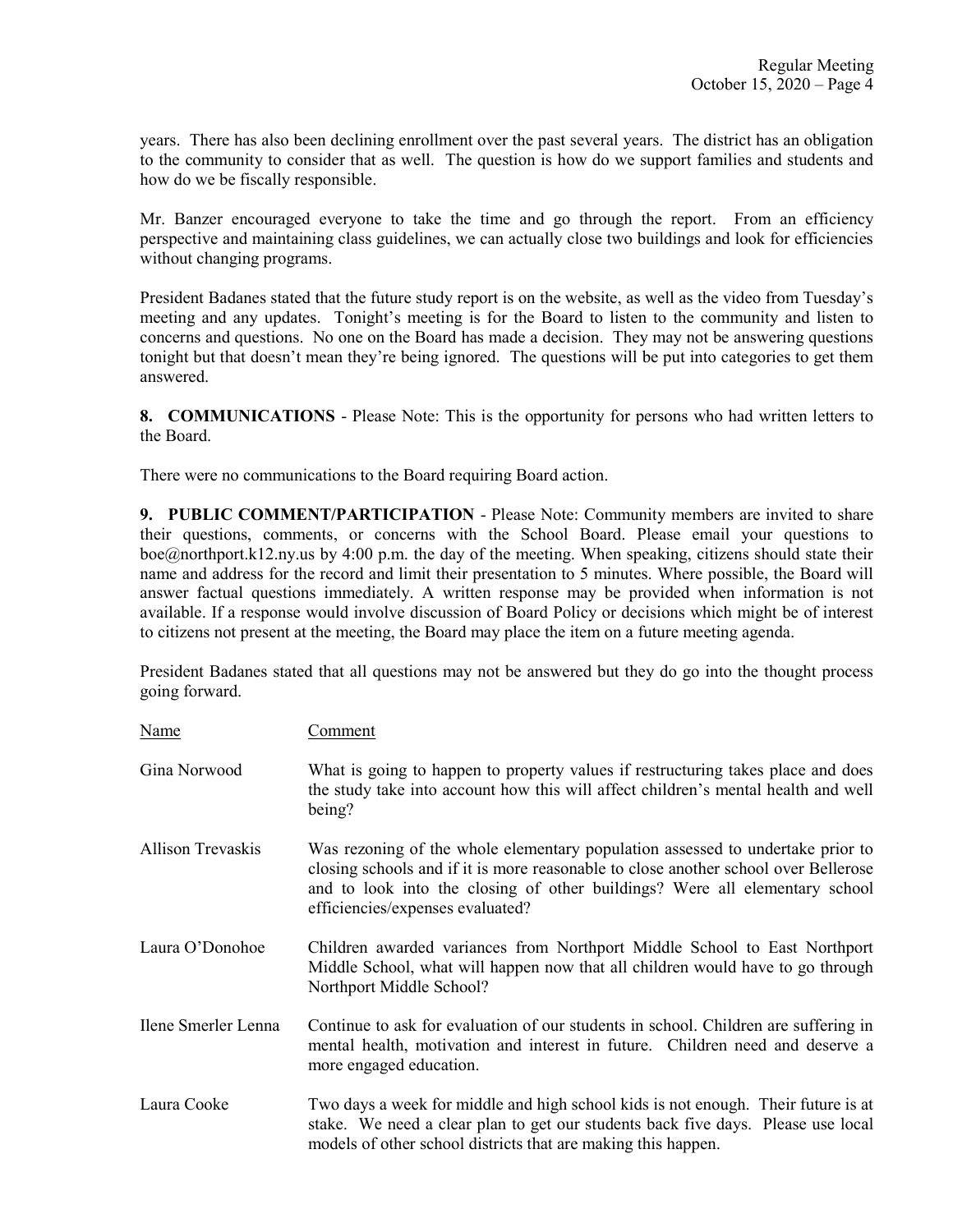- Justin Scott How much are we actually saving when all of the students at the two schools that were walkers would not need to be bused? Administrative school would have same draw on utilities and the mothballed school will still have to draw on utilities but hopefully reduced.
- Nancy Walsh Asked have decisions already been made behind closed doors since you referenced sister schools.

Mr. Banzer stated that the reference to sister schools is that Pulaski and Fifth Avenue have the same footprint in the way they were constructed as well as Norwood.

- Christina Karman Why wouldn't you show maintenance information on Bellerose and Dickinson just to show the work that needs to be done if they stay open?
- Irene Taub Why are Bellerose and Dickinson left off, and are there steps being taken behind the scenes to close these particular schools?
- Bill Vause When do you expect secondary students to physical attend their respective schools five days per week?
- Adeline & James Budd Has the Brosnan building been appraised? Would it be an option to sell that building instead of moving all the children around and closing schools?
- Michelle C. How can you justify displacing so many students? Studies have shown that closing down schools negatively affects not only the students in the closed down schools but also the students in the schools receiving an influx of new students. It is simply a means to save money without taking into account how it will affect our children's social and mental health and their education.
- Julie Hendricks-Atkins Asked what was the reason behind Moody's decision to upgrade the district's bond rating.
- Dan Murphy **Asked how much the future study cost.**
- Lara Murphy Stated that she keeps hearing about a mailing that went out and not one person she has spoken to has heard about this until the last week or so.

Nicole Raganella Stated that other districts have moved passed the six foot distancing and APA supports three feet. When will the district move past six feet and return our high school students to full time five days?

- Jennifer McNaughton The format to ask questions does not ask for a name and address and asks if you want to send anonymously. Maybe the Board of Ed can edit this feature to correspond with the format the Board of Ed requires.
- Denise Schwartz When can we expect the middle school and high school students back in school five days and when will Wednesdays become a full day of school with alternating cohorts in the building?
- Vicky Colacicco Stated that we should be able to close one to two elementary schools and move those children to the other four elementary schools and not change the entire system.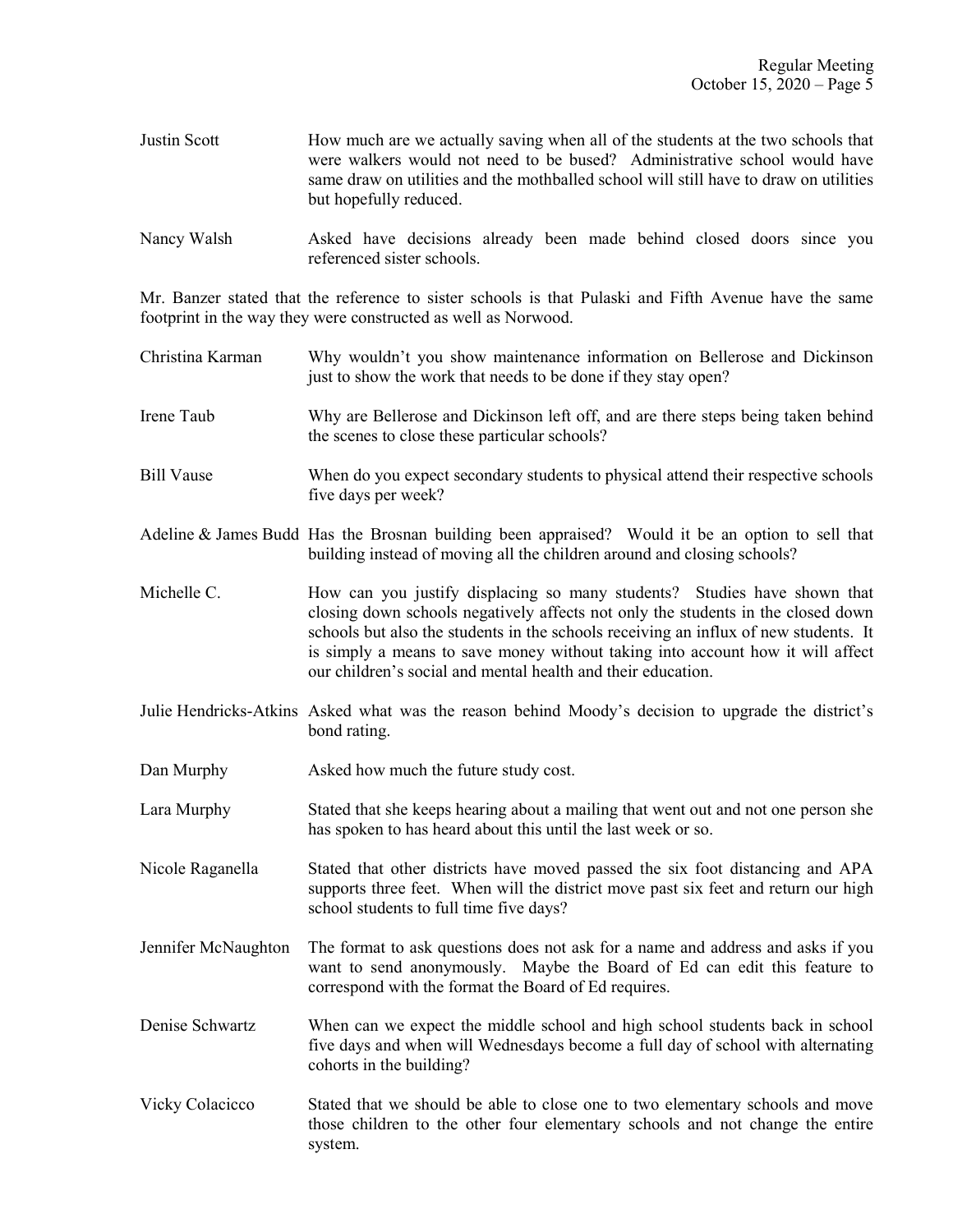Janice Conte Has it been considered to move administration to Northport Middle School, use Bellerose for 5-6 and East Northport Middle School for 7-8? Bellerose and East Northport Middle School are centrally located and less controversial.When will a decision be made regarding the closing of schools?

Mr. Banzer stated that another Board meeting will be November 5<sup>th</sup> and the target right now it to reach a scenario on November 19<sup>th</sup> and reengage the committee and come up with an educational impact statement and bring that back to the Board in a meeting in December.

- Steve D How can we consider closing schools during this time? Class size will go up making it even more difficult for teachers. Closing schools negatively affects the village on top of LIPA, the middle school and school closures makes the area less attractive and is that being weighed as that is a long term financial impact.
- Michelle Costales Without taking COVID into account how can you justify displacing so many students? Studies have shown that closing schools negatively impacts students.
- Janine Corbett If this goes into effect in September, when will children find out where they are going to school and how will decisions be made on where they are going, what will rezoning look like?
- Halle Perles (email) Sent an email to the Board opposed to increased time of students in the high school due the increase in COVID infections.
- Evelyn Nauss Sent an email stating that she supports option 1 with less transition at elementary level and does not support  $8<sup>th</sup>$  grade at high school.
- Steven Dernback Sent an email stating that he does not see how closing elementary schools and combining with another makes sense. Current state of affairs and social distancing do not see how you can add students to a school classroom. Children have been through a lot already and it is a lot for them to keep having drastic changes. This will deter future home sales in the area.
- Kathy Burkhardt The scenarios show pushing students through Northport Middle School at some point. Any parents who are currently assigned to East Northport Middle School take issue with this. Issues surrounding Northport Middle School with toxic chemicals, noxious odors and ongoing litigation. The parents that are not currently assigned to that school are not comfortable with sending their children there. If a building must be closed or sold, why isn't Northport Middle School the obvious choice?

Mr. Banzer stated that there was tremendous work done over the last year to resolve any of the issues that were brought to us regarding Northport Middle School. A committee was formed and we employed PWGC who produced an extremely thorough report and the conclusion reached was that the building was safe for occupancy. Students and staff are in there now and things are going very, very well.

Katherine As a parent in Dickinson community sad to see possible closure. See that enrollment is down from what it once was and if the district needs to close two schools it is what it is. However, COVID is not going anywhere. In order to keep up with socially distancing students more classrooms need to be open and to do so schools should remain open. Closure of schools should come more gradually. Northport Middle School is more of a liability to the district.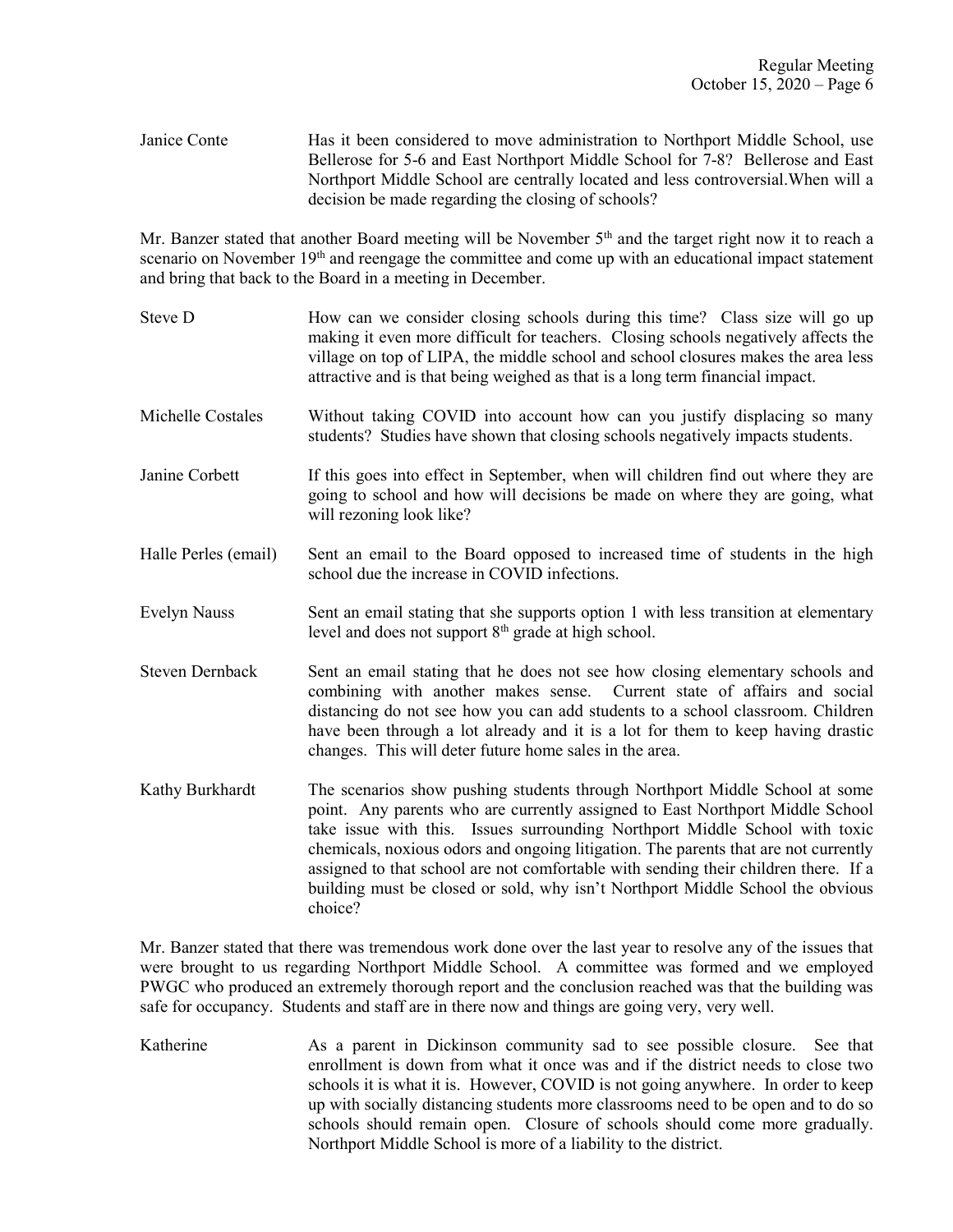- Christine Consley Will you grant variances for children of families that do not want to expose them to Northport Middle School?
- Karen Chapman Why can't we keep East Northport Middle School for  $7<sup>th</sup>$  and  $8<sup>th</sup>$  graders, move administrators to Northport Middle, put  $5<sup>th</sup>$  &  $6<sup>th</sup>$  graders at Bellerose Avenue? Community would like different option than being forced through Northport Middle School.
- Jennifer Viegas Has it been discussed to keep Bellerose open for  $5<sup>th</sup>$  and  $6<sup>th</sup>$  grades, have the administration use Northport Middle and use East Northport Middle for  $7<sup>th</sup>$  and 8<sup>th</sup>? Many parents in community would feel better if their children do not have to attend Northport Middle.
- Annmarie Ferrara Reviewed all options and would like it to be pushed out for one year after the COVID-19 pandemic and all the challenges our students and staff faced last year and continue to face this year. Asked not to go forward with any option that puts 8<sup>th</sup> graders in high school. Implore the Board to keep Northport Middle School as an option.
- Gina DeMarco Why are we not prioritizing the seniors who already lost out on education, sports, senior experiences and memories? Seniors should be attending school five days a week with juniors to follow. Future study needs to include every parent who has applied for the committee. Repercussions from combining  $7<sup>th</sup>$  and  $8<sup>th</sup>$  graders in one building. How can students compete on an academic as well as athletic level against students who attend private schools and are receiving a proper education? What is plan of action for training and competition of indoor sports in January?
- Lauren Handler Hopes the Board will consider holding the next meeting in person for people to share their thoughts and also on Zoom for the community. Poor taste you told LIPA to put off negotiations and here you are forcing us to redistrict schools during a global pandemic with little to no community involvement or a second opinion from a qualified source. Asked when was the last time the Board members walked through each property in the school district. Hire a building inspector to actively protect our children, staff and teachers from these aging buildings. Put Northport Middle School on chopping block or tear down and rebuild.

Trustee Stein stated that he toured every building except East Northport Middle School and was joined by a number of other trustees and have toured every one of the district's buildings every year. There are no hanging wires, no floods, no uneven floors or broken floor tiles. Northport Middle School represents one of the best buildings this district has. The families and staff who work in that building have for years been demoralized by a group of people dead set on spreading misinformation and fear throughout this community for issues that have been time and time again disproven. This district and this Board has unanimously put an extraordinary amount of effort in trying to embrace the concerns that some members of the community had, millions of dollars to do work that alleviates those concerns and disproves them repeatedly. Yet we still have this information flying around this community, it is outrageous. Several respected companies studied and tested that building for years. The most recent one by PW Grosser took almost a year, tested everything in that building, air, water, soil, building materials and history. It was overseen and reviewed by government agencies. Every company that ever looked at it has never said anything other than that building is safe.

Trustee Licopoli stated that having chaired the subcommittee he has absolutely no doubt the comprehensive nature of the study addressed many, many of the issues that were surrounding the middle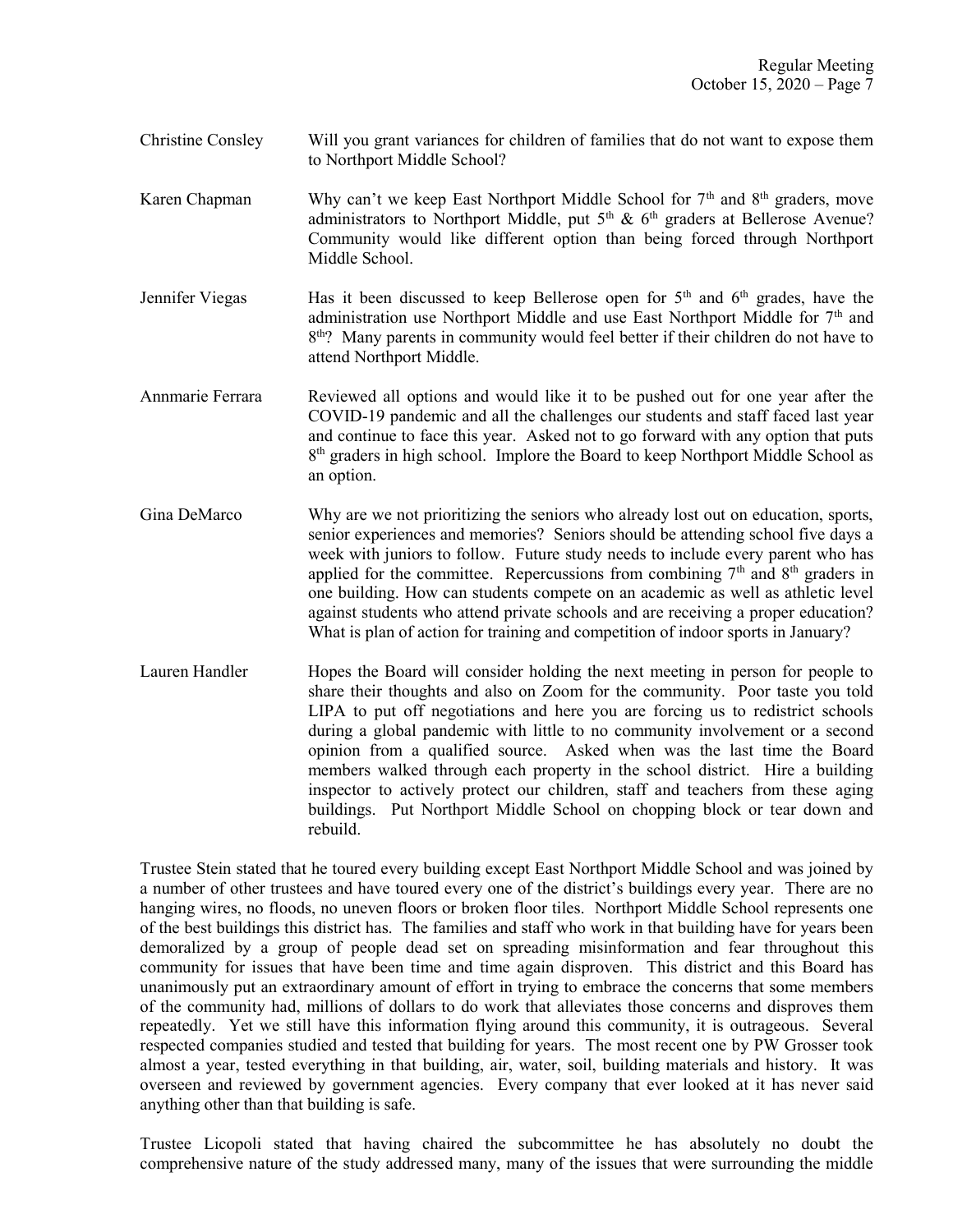school. The work that was done was comprehensive and followed the facts. They were not prevented from studying any other part of the building that needed to be studied. The information that was shared and the recommendations that were made were as comprehensive as any environmental study of a school have been. He fully believes the science that is in the study that indicates that that building is safe for occupancy. He has no problem with is grandchildren going through that school.

Trustee McNaughton stated that it is time for us to be able to turn the page. People are entitled to their own opinion but they are not entitled to their own set of facts. It is the most tested building that we have and have been told by the experts that there is nothing wrong with the school. Spent a fortune to make sure that building is safe and to have someone capitalize on something that is not backed up by facts is very disappointing. Students are in that building because we know that building is safe.

- Kendra Monahan How can we afford to close two schools with COVID numbers slowly increasing and our high school students aren't going back to school five days a week? How are kids supposed to build relationships and feel a sense of community if they are shuffled from building to building? Can we cut costs at the administrative level? Why are all cost saving options at the kids expense? Why closing two of three schools that receive the most free and reduced lunches? Why not Ocean? Why wasn't an analysis of closing one elementary building in the report? Did the consultant take into account the unique outdoor learning spaces at Bellerose and adjacent to Bellerose. How will we accommodate more kindergarten rooms in each building? How much space will be left in each building for an influx of students when affordable housing is built on Pulaski? How will rezoning be done? Will variances be allowed at the elementary level? Can this be put on back burner until life goes back to normal post COVID? Will schools still have art rooms, makers space, rooms for small learning? Will there be new caps for class size? What about shy, easily overwhelmed students, are they expected to adjust and walk into new school?
- Jennifer Falasco With COVID restrictions why not one school right now? What will happen to class size if two elementary schools close? How would the children be moved within the district? Why the immediate rush to implement this now in times of such uncertainty and change? Have we readdressed the building usage report to see how it is different now than last fall when the study was done? Understand the economical reasons why this needs to be done but have we addressed the human side and how this will affect our children?
- Denise Schwartz Stated that this meeting should have allowed to be in person as was the October 1<sup>st</sup> meeting. Is it advisable to close Northport Middle School rather than use these scenarios where every child in the district would have to pass through Northport Middle. What will happen to families asking for variances to not have their children attend Northport Middle School? The best solution would be to move the administrative offices to the Northport Middle School campus to show in good faith how safe and sound the district believes the facility to be.
- Adeline Budd Last night's zoom meeting was unfair way to let community be heard. Asked over fifteen questions and none were addressed. All of the options should be taken off the table. Kids are zoned to attend East Northport Middle School and the thought of them being required to attend Northport Middle School makes zero sense. This will severely impact their emotional health. Focus on selling the Brosnan Building and leaving the kids as is.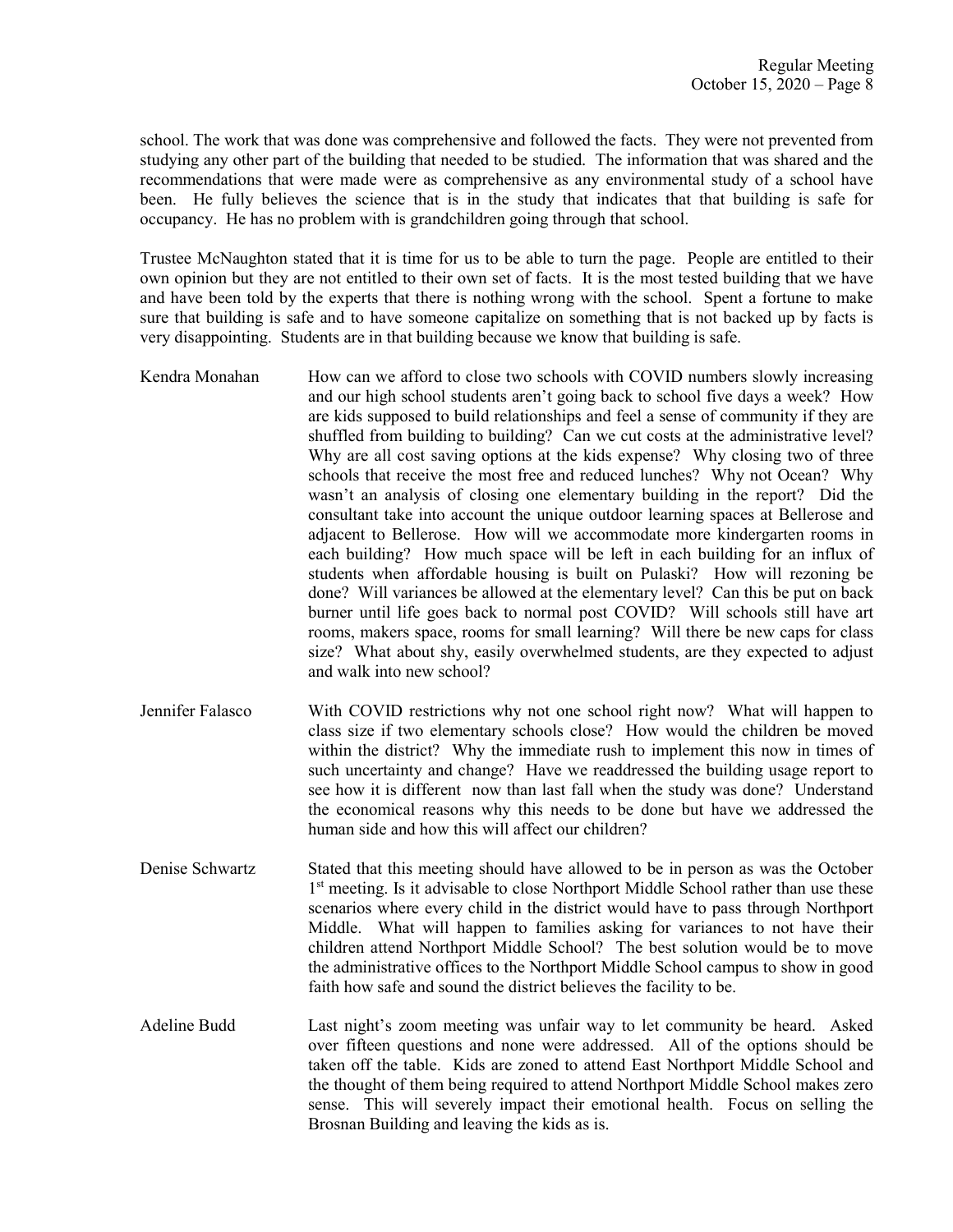Christina Karman Voiced opposition to future study report, school closures. All scenarios show Northport Middle School being open to house students that are not currently zones for that school. Community asks that we have transparent options that excludes Northport Middle School. Provide new zoning for each option. How is community supposed to come to conclusion without valid information. How can we obtain a variance in the future if all models give students attending Northport Middle School. Students would have to change schools four or five times and will negatively affect their education by creating an unstable school environment. There is not enough evidence to close Bellerose. Do not close schools during a pandemic.

President Badanes stated that no matter what the issue is there is probably going to be close to 50% of the people saying great idea and 50% saying that's the worst idea I heard of. I try to listen to both sides of those opinions and arguments of whatever the issues are. Listen to all the viewpoints of whatever issue comes across the Board. Hope at end of day together with the Board we can come to a decision that we can support and go forth with it.

Jamie & Rick Herman What is the estimated cost savings per year of closing two schools?

Mr. Banzer stated that the cost savings are in each scenario. The class size numbers, enrollment projections, are very generous in that they allow for greater numbers in the building than we currently have. Because it has built in that flexibility the scenarios of more families moving into the district and Matinecock happening are taken into consideration. Mr. Banzer encouraged everyone to go through the report as there is a great amount of information in it.

- John McCloskey What's the status of returning to in school on Wednesday afternoons as well as the five day in school plan?
- Lisa Cellura Concerned about shortened instruction on Wednesday and the Board was considering changing this. Has a decision been made and has the Board considered phasing in classes. Will all teachers provide live streaming for all classes.

Mr. Banzer stated they are continuing to work on these things but doesn't have a specific date in mind but all options are being seriously considered. Health and safety is at the forefront of the entire decision making process.

| Janine Corbett | If plan goes into effect in September when will decisions be made about rezoning.                                                                                                     |
|----------------|---------------------------------------------------------------------------------------------------------------------------------------------------------------------------------------|
| Laura Moritz   | Does the upper administrators plan to take salary freezes while the district works<br>through this financial crunch?                                                                  |
| Lee Boodoo     | Will there be a way for the community to check that all of the Northport Middle<br>School remediations recommended by PWGC were completed?                                            |
|                | Mr. Banzer stated that they have been completed.                                                                                                                                      |
| Claire Nico    | Is the Board listening to the community when they continuously say that they are<br>not comfortable sending our children through this school? Please consider closing<br>this school. |

Peter Tarnowski Explain how alternating cohorts on Wednesdays is a health and safety issue when the number of students remains the same as the other four days.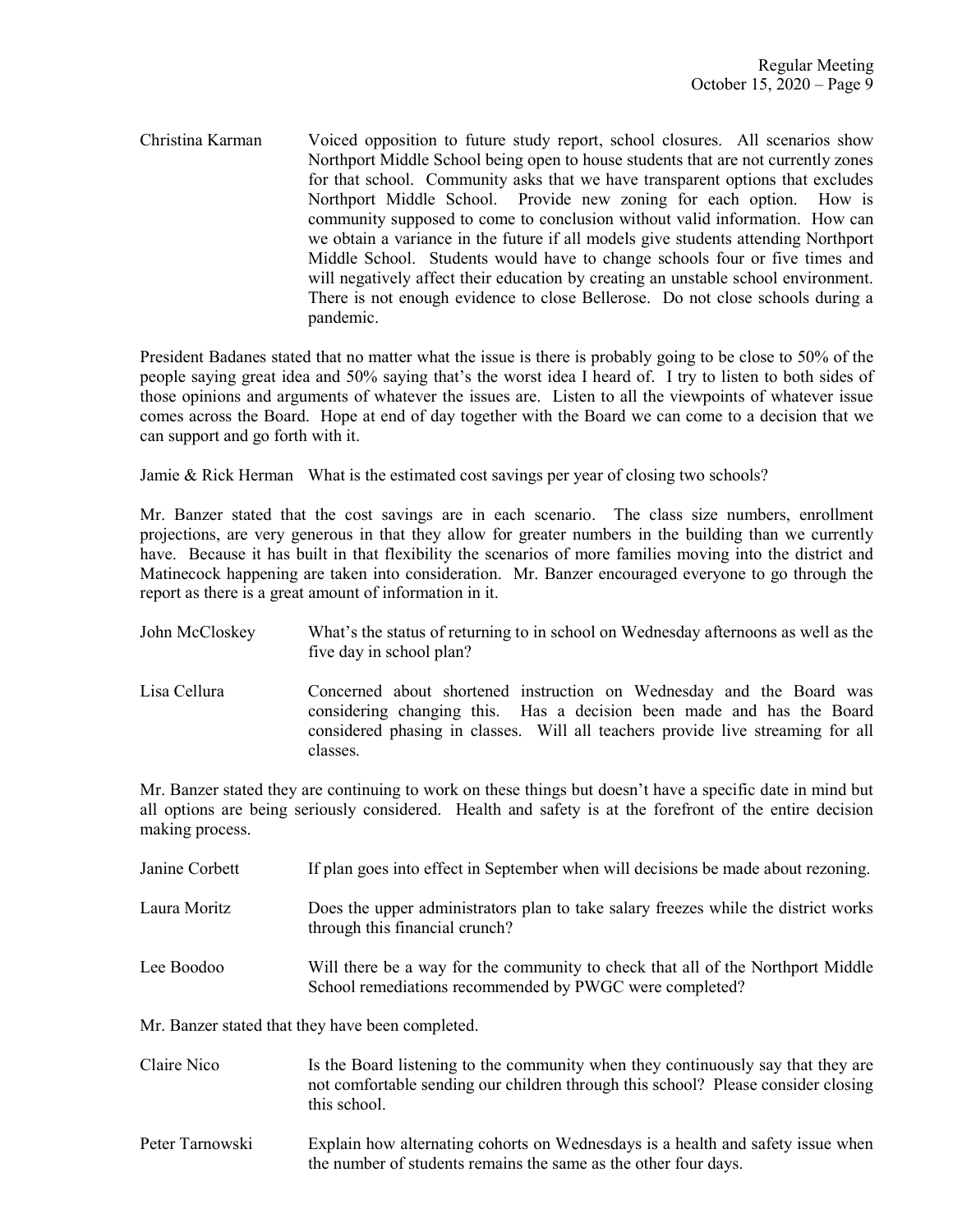| Gianna Stanivitch |                   | How can we determine that COVID will be in the rear view mirror for the 2021- |  |  |  |  |  |
|-------------------|-------------------|-------------------------------------------------------------------------------|--|--|--|--|--|
|                   | 2022 school year. |                                                                               |  |  |  |  |  |

Catherine Epanchin-Butuc Was unable to log into the zoom meeting and finally got in this evening. Feels that the number of attendees does not accurately represent the reality of the district.

Mr. Banzer stated that we have the capacity for people to be a part of the meeting. The meetings are recorded and put on the website.

Julie Is East Northport Middle School being one of the schools considered for closure.

Mr. Banzer stated no, not in any of the scenarios.

- Diane Popa How can you make a decision in 30 days saying we will no longer need the extra space for social distancing come September, seems premature.
- Steve D Nearby Smithtown school district has tried this to no avail, closing a middle school and elementary and found out the savings weren't there.
- Nicole Mulholland Full remote learning program at the elementary level has been going great. The teachers have been amazing. Wish specials would have once a month face-to-face with kids. High school has also been going well but the standards for the kids participating are not consistent. The district should develop a stricter standard for live instruction. The teachers have been amazing.
- Mike Drew Why do we not have a plan to have grades 6-12 back in school every other Wednesday?
- Tammie Topel How can a plan that includes Northport Middle School for all students at some point in time can be put forth to a community that is so unsettled and divided by the events of the past year: What will happen with students who have variances? Consider moving administration to Northport Middle School. Future meetings should be in-person.
- Lauren DeBellis Has there been any assessment on the potential emotional impact on the elementary level children facing all of these changes?
- Moriah Heuer With potential changes to busing will you look at changing the hours for the high school to later times to reflect teens' sleep patterns.
- Debbie Ronan Parking lots at Bellerose supposed to complete last summer which was part of the bond and already approved. Was that cost included in the future study?
- Scott Lewis How are you going to handle sports when all of the  $7<sup>th</sup>$  and  $8<sup>th</sup>$  graders playing sports were in two schools but are now all in one school in almost every scenario?
- Michelle Ward-Triolo Has there been any discussion about having the seniors back in school five days? Why aren't all the kids on a rotating schedule like other districts where they go to school three days, two days remove, and then the next week they flip the schedule?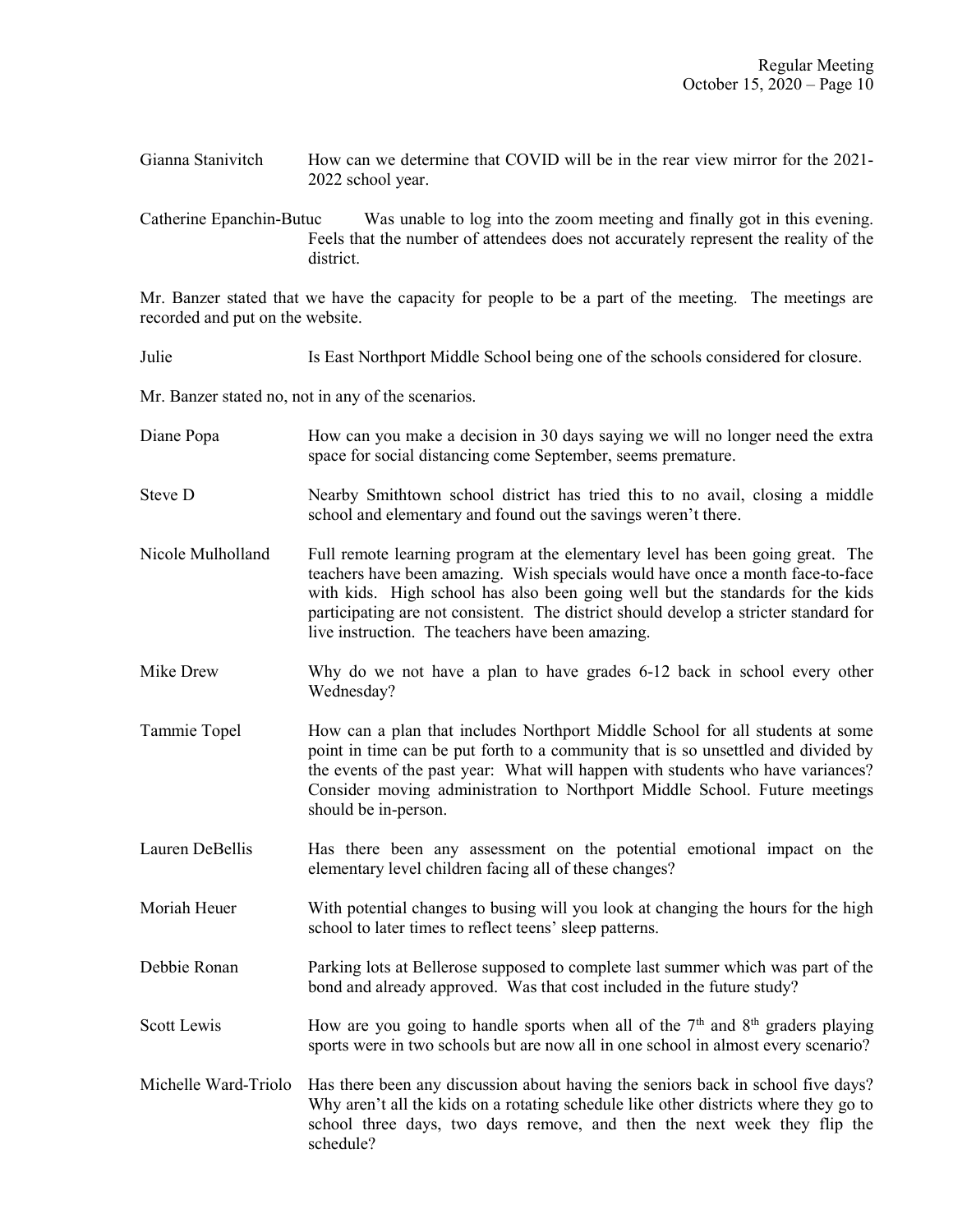- Ryan DeMarco Is it possible to delay such significant changes to our district and the lives of our children until we get through this pandemic? Decision feels very rushed.
- Karen Why can't we make Bellerose  $5<sup>th</sup>$  &  $6<sup>th</sup>$  grade and East Northport  $7<sup>th</sup>$  &  $8<sup>th</sup>$ , make Northport Middle administration's new home? Feels like being forced to Northport Middle School where a ton of community members don't want that.
- Deborah Sepessy Why can't we bring the seniors back in full time, they are the students being most impacted right now? They don't have a chance to catch up next year. Many are taking AP and IB classes and teaching themselves. It is impacting their future college careers.
- Nicole Moy Why don't we have a scenario that eliminates students going to Northport Middle School? Why can't it be used as an administrative building?
- Allison Bruno Will there be a need to change the start or end times of schools to accommodate the need for increased transportation with eliminating neighborhood elementary schools.
- Brynn Maxwell **How much** is the annul upkeep and projected upkeep for Northport Middle School? Seems like it would be first on the chopping block.
- Laura Moritz Does the upper administration plan to take salary freezes while the district works through this financial crunch?
- Alana Schalik Why does it make sense to close two centrally located schools? Why are there no scenarios where you close either Dickinson and Norwood or Bellerose and Ocean?
- Erica Shantzek How is having kids going through four to five different schools bring the best stability and continuity for our kids?
- Kathleen Henehan Sent several emails and has not had any response. Kids are not doing well at home. The class of 2021 is missing out on everything. Please advise updated plan.
- Maryanne Morawski Why is it so hard to come up with a timeline when we can at least get our kids back on Wednesdays?
- Rose Regan Knowing controversy surrounding Northport Middle School, why are we putting all kids in that school in every single option given to us?
- Maria Martello Did the future study group take into consideration our kids mental state?

Mr. Banzer stated as a data point not necessarily but there was a tremendous amount of input and consideration from the community advisory committee about every aspect of these circumstances. We understand the importance of the social emotional aspect of transitions.

Christopher Beihoff With Norwood 44% unused and Bellerose 34% unused, would there be room to add students from a single closed elementary building, keeping those buildings used as elementary locations?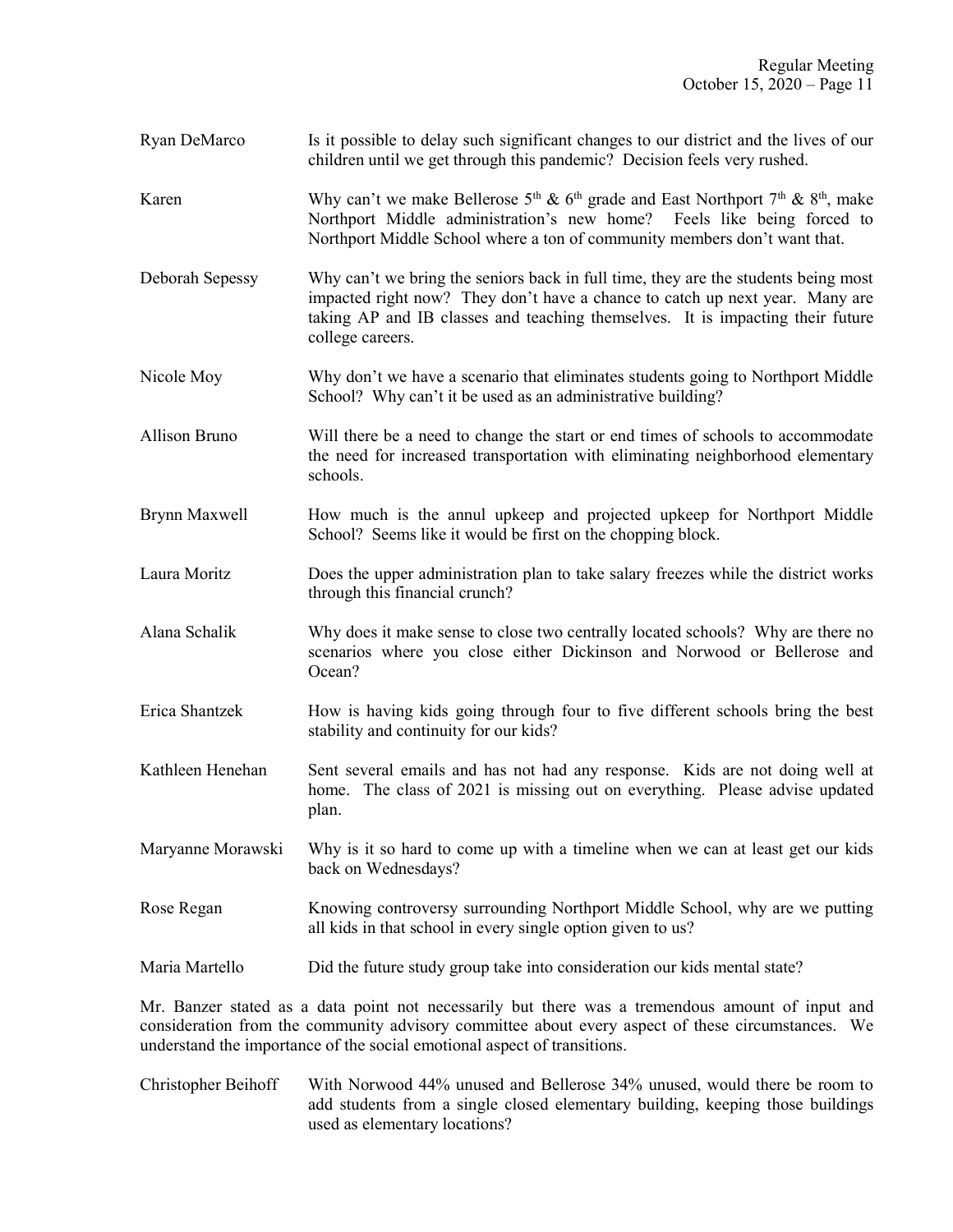Courtney Mezzafonte If the District knew they were going to be closing buildings why wasn't Northport Middle School just closed instead of spending significant money to remediate it. It would have prevented the need to close other schools that don't have environmental or structural issues.

Jennifer Chambers Are there schools that are more secure than others? Is security a concern in any of the schools?

- Jennifer Kennedy You keep side stepping the question about adding more in person school days. Other districts are giving it a try, why can't we?
- Grace Dallin What plans are you coming up with for children to go back full time in high school? If kids are going to continue hybrid for now why can't they have live streamed classes while they are home? Why can't they go to school all together?
- Jennifer Angelo There are many families happy with their children attending Northport Middle School and many families unhappy having their children ripped out and moved to East Northport Middle School last year. Opinions expressed by some of our community members are not the opinions of all community members. What type of extensive testing was done at East Northport Middle School?
- Tara Burke Each scenario says that the draft building condition survey identifies about \$2.7 million worth of reconstruction work is needed at Bellerose. What is the work and how much is needed at each of the other schools?

Mr. Banzer stated that there is a capital project report on the website under the future study.

- Karen C Why are we not keeping East Northport Middle School as a middle school, why does it have to be Northport Middle? I don't want to be forced into a school I am uncomfortable with.
- Mary Gilmore If parents do not want to close buildings where do they think the money will come from to mitigate the loss of LIPA funds? I ask the committee, the Board of Ed and Mr. Banzer to stay the course and do what is necessary to preserve the quality and quantity of educational programs in this district.
- Lisa Bilger How many letters of support for any of these plans the Board has received?

Mr. Badanes stated that in many decisions you get close to 50% of people saying I like x and 50% of people saying they don't like x. No count has been made about anything on the school closing because no decision has been made to vote on it. The future study made five recommendations, the Board may or may not take those suggestions the way they are or they may change them.

- Patty & Drew Schoonmaker When can students attend school in person on Wednesdays? Why are lessons abbreviated on Wednesdays? Why are lessons not required to be synchronous in person with remote daily? How is five minutes three times a week considered education while students are on remote?
- Tara Herr What percentage of the committee was from each school? Heard that almost half of the committee was from Ocean Avenue. If that is the case I am wondering if that played a part in why it was not recommended to be closed.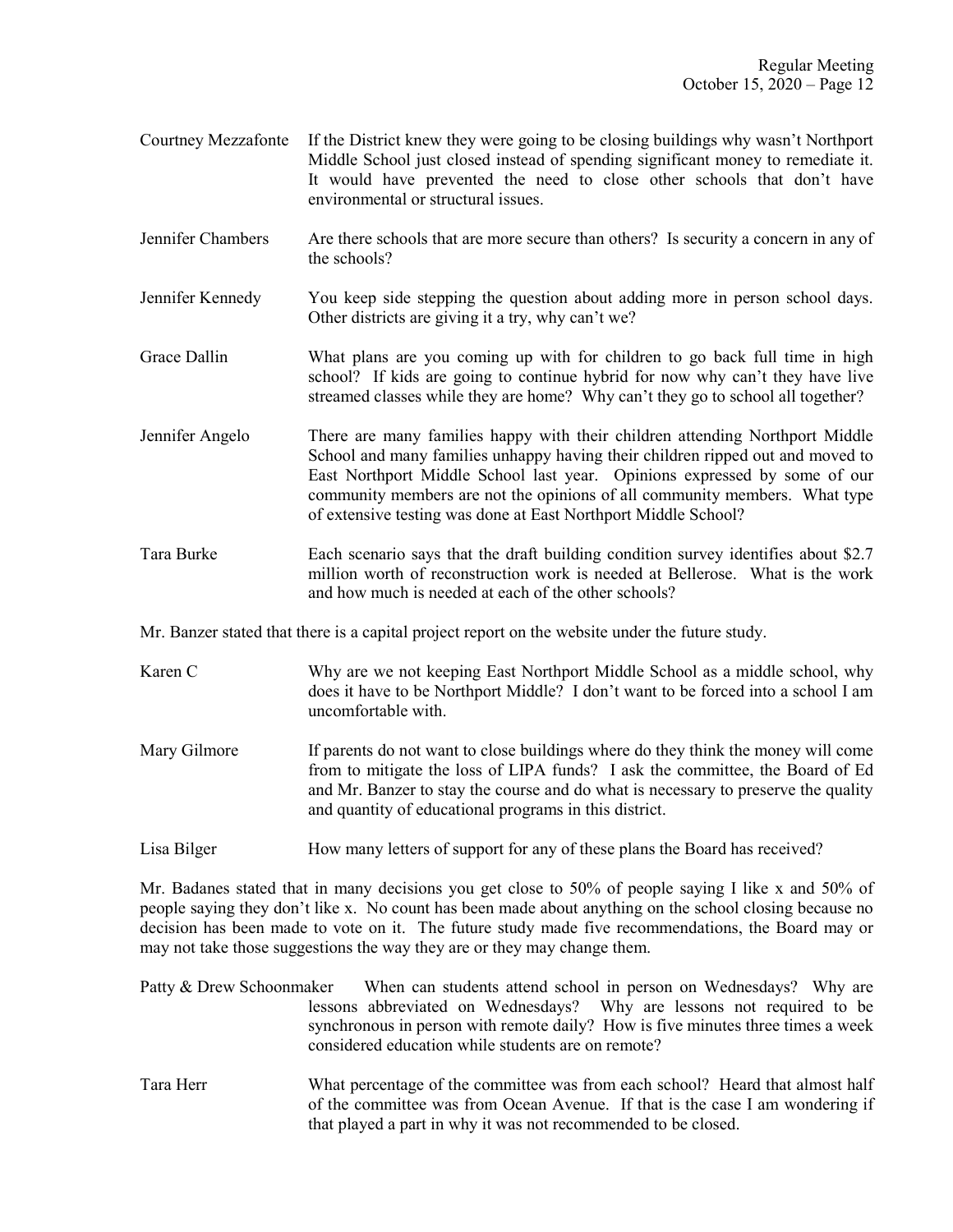Mr. Badanes stated that when the committee was selected we made very sure that there was a close to equal representation from all over the district, from each of the elementary schools and each of the middle schools, and also with the generations, people with no children, people whose children aged out. We made sure that every demographic was checked off.

Jessica Moore Will the projected cost savings offset the LIPA loss? If we stay status quo what will the result be to the district financially and is there a backup plan?

Mr. Banzer stated that it would go a long way to offsetting what could be the impact to our community.

Mr. Badanes stated that he believed before the LIPA settlement they provided about \$55 million to the district. The settlement is approximately 50% less we would get from LIPA at the end of the process from the ramp down. About \$28 million less. There may be about \$6 million in savings from a scenario.

| Deanna Frey     | Please don't allow the few in the community dictating the closing Northport<br>Middle School. The social emotion well being of students wasn't considered last<br>year when an entire school building of children had to abruptly leave their school. |
|-----------------|-------------------------------------------------------------------------------------------------------------------------------------------------------------------------------------------------------------------------------------------------------|
| Jessica         | Why isn't there a scenario presented that keeps Dickinson Avenue Elementary<br>open, it needs less work than other schools and is not the oldest elementary.                                                                                          |
| Deborah Raguzen | In terms of social emotional well being of kids, you mentioned a survey of kids in<br>grades 3-12 but what about k-2 grades. How will you measure how it will affect<br>them.                                                                         |

Mr. Banzer stated that the survey is designed for grades 3-12. Ms. Dantuono has talked about focusing in on the K-2 as well. The survey was not developmentally appropriate to be administered to grades K-2 but that doesn't mean we are not giving serious consideration to those students in those grade levels.

At 10:30 p.m., motion was made by Trustee Badanes to extend the meeting

Motion by David Badanes, second by Allison C Noonan. Final Resolution: Motion Passes Yes: David Badanes, Victoria Buscareno, Thomas Loughran, Donna McNaughton, Allison C Noonan, David Stein Not Present at Vote: Larry Licopoli

Diane Hayden If the plan goes into effect in September it will mean that the District has sent my son to his fourth elementary school in six years. With so much change and uncertainty why is the District pushing this to have this in place so quickly? Give the parents and district participants time to understand the impact.

Bridget D Why are so many valid questions read and not answered? With the repeated questions can Mr. Banzer let us know that he already answered.

Ms. McLaughlin stated that at the beginning of the meeting Mr. Badanes stated that all questions may not be answered. The themed questions will be added to the Q&A that has been posted on the website.

Mr. Stein stated that as we hear through all the questions they make an impact and give us a theme and understanding on how people are feeling just by reading all the questions. Don't think that you are not actually getting an actual hard answer to each and every questions that the presence of those questions doesn't drive what we are hearing and what our understanding is of what people want.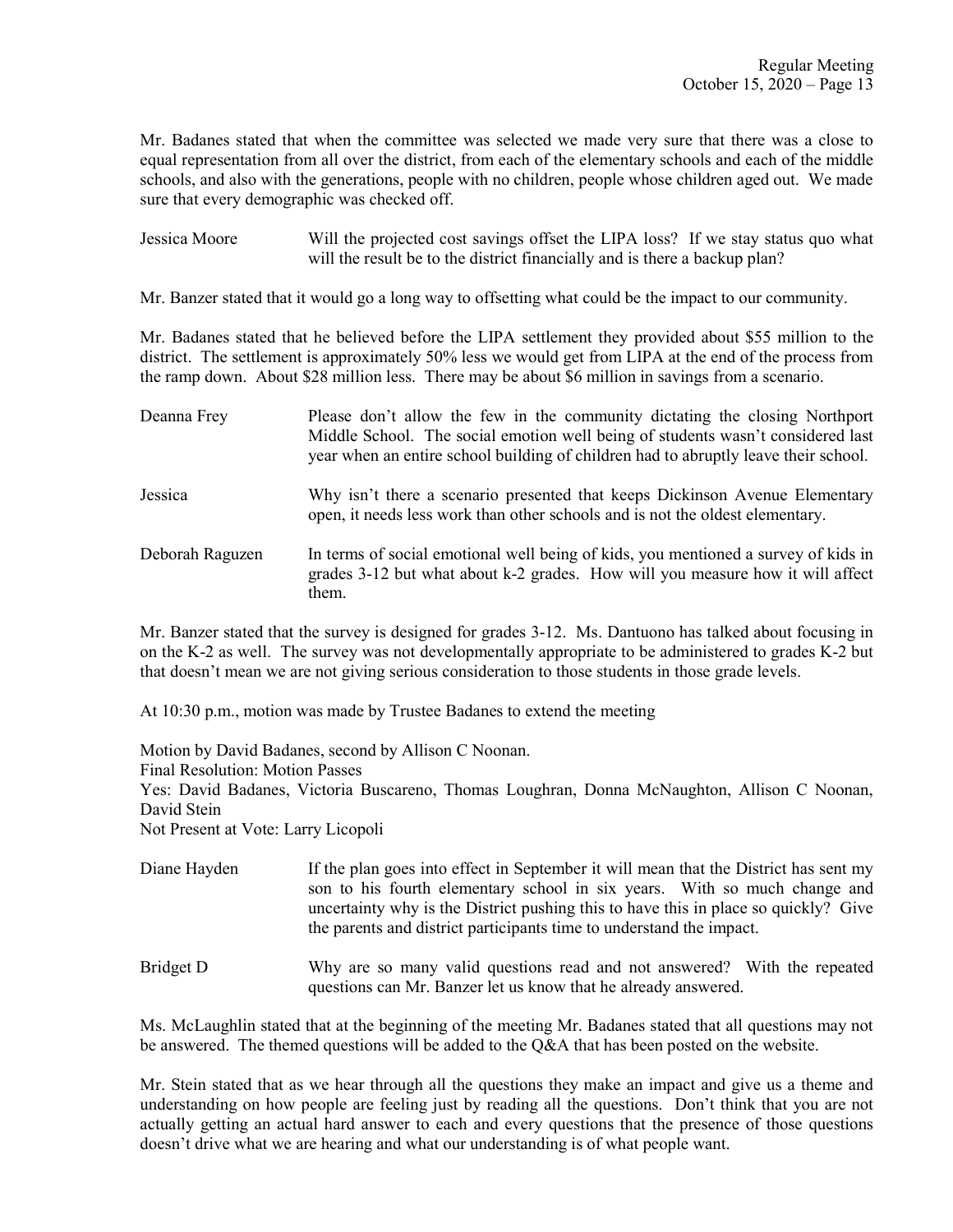- Corrine Giardano Multiple community members are uncomfortable with this decision being made during a pandemic and to please postpone and not rely on the assumption that the pandemic will subside before increasing contact in schools.
- Laura O'Donohoe I would rather see East Northport Middle School stay open. Northport Middle School will always cost the most money because of the inefficiency given its design for a California school.
- Gina Norwood You are about to make a major decision that will impact our families and you are talking about renovations.
- Adeline & James Budd Is a study going to be done that will tell us what social emotional impact that closing schools and moving schools will have on our children during an already scary and stressful time in their lives.
- Christine Karman The mission and vision would not be accomplished should you close Bellerose Avenue. Your vision does not provide a safe educational environment for our children.
- Laura Cooke A great way to boost our children's self esteem and performance is getting them back time. Most are confused that we don't have enough space for our kids to get them back yet we are complaining about low enrollment and closing schools.
- Alison Trevaskis According to the future study Norwood and Ocean are the most under utilized buildings and bringing the two communities together would see an overflow which Bellerose could accommodate. Do both of those buildings have better efficiency, future of less expense of necessary work and updating compared to Bellerose?
- Dan Murphy Who recommended the Princeton model? Was this recommended by the state and who recommended the business that provided the data?

Mr. Badanes stated that the Board selected with Superintendent Banzer's recommendation to select Mr. Seversky to lead the future study committee.

| Diane Popa          | Has the fate of Dickinson and Bellerose already been decided given the lack<br>of bond work scheduled for both schools?                               |
|---------------------|-------------------------------------------------------------------------------------------------------------------------------------------------------|
| Erica Shantzek      | How is having kids going through four to five different schools offering the<br>best stability and continuity for our kids?                           |
| Christopher Beihoff | What is the necessary cost savings needed to be achieved by the District? Is<br>there any way to achieve that figure without major building closures? |
|                     | Mr. Banzer stated there is really no way to the scale of \$5 to \$6.5 million dollars and keep programs intact.                                       |
|                     |                                                                                                                                                       |

Lara Murphy On a personal note this is beyond disappointing. I went to Bellerose along with all four of my siblings. My husband and I just bought a house specifically so my children could walk to Bellerose.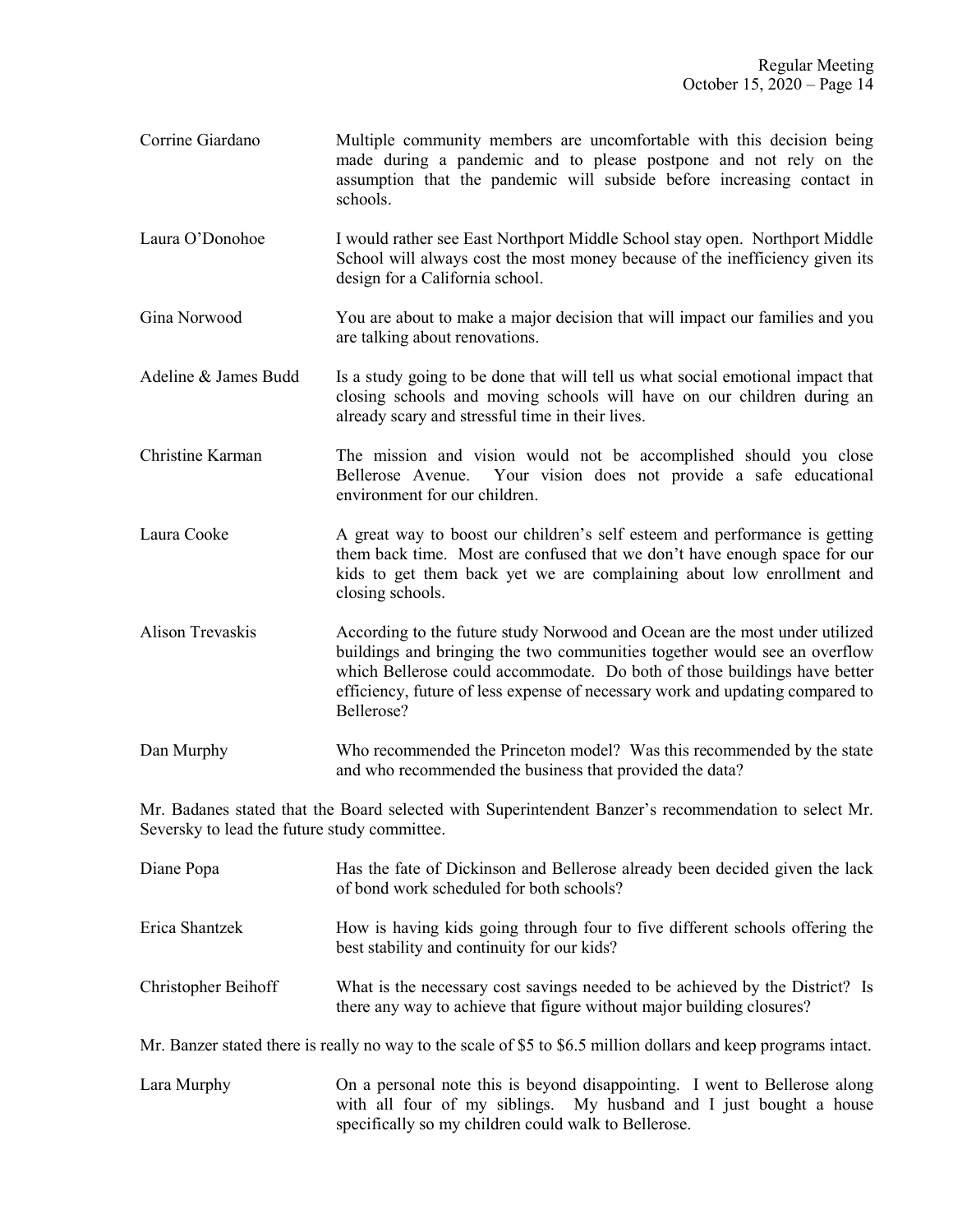Nicole Raganella Why have you not been forthcoming with reasons why our District will not livestream? I have spoken to several administrators of other districts and they were honest with me. These superintendents told me we are not livestreaming because of our teachers' contract.

Mr. Banzer stated we have an agreement where every teacher is expected to check in at every class and at this current time there is discretion among the teacher as to which modality to use. All these situations are evolving.

Steve How much does a school closure really save? In research of a similar situation in another town there is not much savings. Teachers tend to be relocated, custodial and maintenance doesn't change much. With the exception of the sale of a property I don't see the savings.

Mr. Badanes stated that the savings are listed starting on page 97 of the future study report.

Dan Murphy Administration should be working from home or spread out through the District. Leave the buildings for the kids.

Mr. Banzer stated that Brosnan building was changed from a school to an administration building with the idea if there was an increase in enrollment we have the capacity and space in which to do that. This decision was made over a decade ago and we know over that time enrollment has continued to decline.

| Adeline & James Budd | Does the declining enrollment affect the funding the District receives? Why<br>does declining keep being brought up into this other than to bring up<br>inefficiencies. |
|----------------------|-------------------------------------------------------------------------------------------------------------------------------------------------------------------------|
| Vicky Colacicco      | Why is the District so against increasing class size? We are well below the<br>average on Long Island.                                                                  |

Mr. Banzer stated that it is a value. We value low class sizes and it is something that we hear from our community. It is something that the Board and administration values.

| Kendra Monahan      | Have you spoken with custodians at each school? Have you asked what is<br>involved with the day-to-day operations of each school and cost?                                                                                                        |
|---------------------|---------------------------------------------------------------------------------------------------------------------------------------------------------------------------------------------------------------------------------------------------|
| Dan Murphy          | How many of the community volunteers have children in Bellerose or<br>Dickinson?                                                                                                                                                                  |
| Jennifer McNaughton | With the first quarter being halfway over, what is the District doing to<br>evaluate how our children are doing academically? What adjustments are we<br>making to make sure they are learning the curriculum? Many students are<br>doing poorly. |
| Jamie & Rick Herman | Are you prepared to be held responsible for repercussions in physical and<br>mental health of the students displaced?                                                                                                                             |
| Angelo's Family     | Did the future study group take into consideration our kids mental state with<br>the study. Did the consultant take that into consideration?                                                                                                      |
| Erica Shantzek      | Why not close the Brosnan building and administrators can work from home<br>or they can use the excess space found in the elementary schools?                                                                                                     |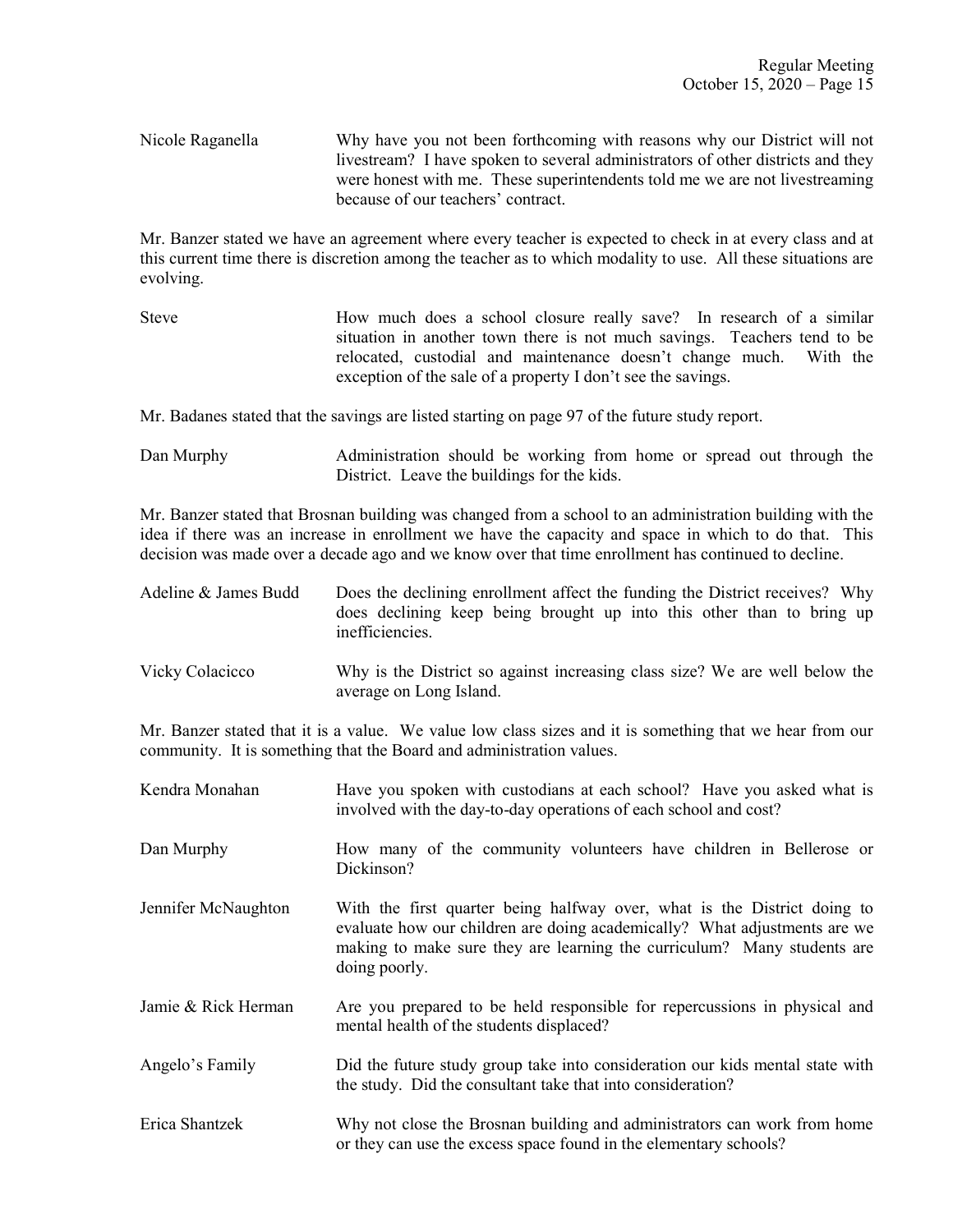| Michelle Costales | If you are determined to close down schools for fiscal purposes why are you<br>not considering closing down Northport Middle School?                                             |
|-------------------|----------------------------------------------------------------------------------------------------------------------------------------------------------------------------------|
| Irene Taub        | Extremely concerned with the number of schools my kids have to transition<br>through with these plans. How does this uphold the core values, children are<br>our first priority? |

All remaining questions will be printed and sent to the Board, translated to common themes, and added to the FAQ on the District's website.

### 10. SUPERINTENDENT'S REPORT, GENERAL - FOR BOARD ACTION

Action: 10.01 Personnel Actions Report Recommendation to approve the attached Personnel Actions Report.

Motion by David Badanes, second by David Stein. Final Resolution: Motion Passes Yes: David Badanes, Victoria Buscareno, Larry Licopoli, Allison C Noonan, David Stein Abstain: Donna McNaughton Not Present at Vote: Thomas Loughran

### 11. SUPERINTENDENT'S REPORT, FINANCIAL - FOR BOARD ACTION

Action: 11.01 BIDS Recommendation to take specified action on the following BIDS:

SCHOOL LUNCH 11.01.1 AWARD: Bid #21-101 Uniforms - School Lunch

Motion by David Badanes, second by Thomas Loughran. Final Resolution: Motion Passes Yes: David Badanes, Victoria Buscareno, Larry Licopoli, Donna McNaughton, Allison C Noonan, David Stein Not Present at Vote: Thomas Loughran

Action: 11.02 Town of Islip Contract for Playground/Play Equipment & Site Amenities Catalogs

Recommendation to approve the following resolution authorizing piggybacking on the Town of Islip Contract for Playground/Play Equipment & Site Amenities Catalogs (Playworld Systems; Little Tikes; Mid-Atlantic Products; Burke Premier Play Environments or equal), Contract #419-52 (For B&G to use American Recreation Products for the wood fiber needs on playground equipment)

 "WHEREAS, the Town of Islip has made available to other municipalities a contract for playground equipment/play equipment & site amenities catalogs - Playworld Systems; Little Tikes; Mid-Atlantic Products, Burke Premier Play Environments (or equal), Contract #419-52 and

WHEREAS, said contract for playground equipment/play equipment  $\&$  site amenities catalogs -Playworld Systems; Little Tikes, Mid-Atlantic Products; Burke Premier Play Environments (or equal), Contract #419-52 was let for bid consistent with the requirements of General Municipal Law, section 103; and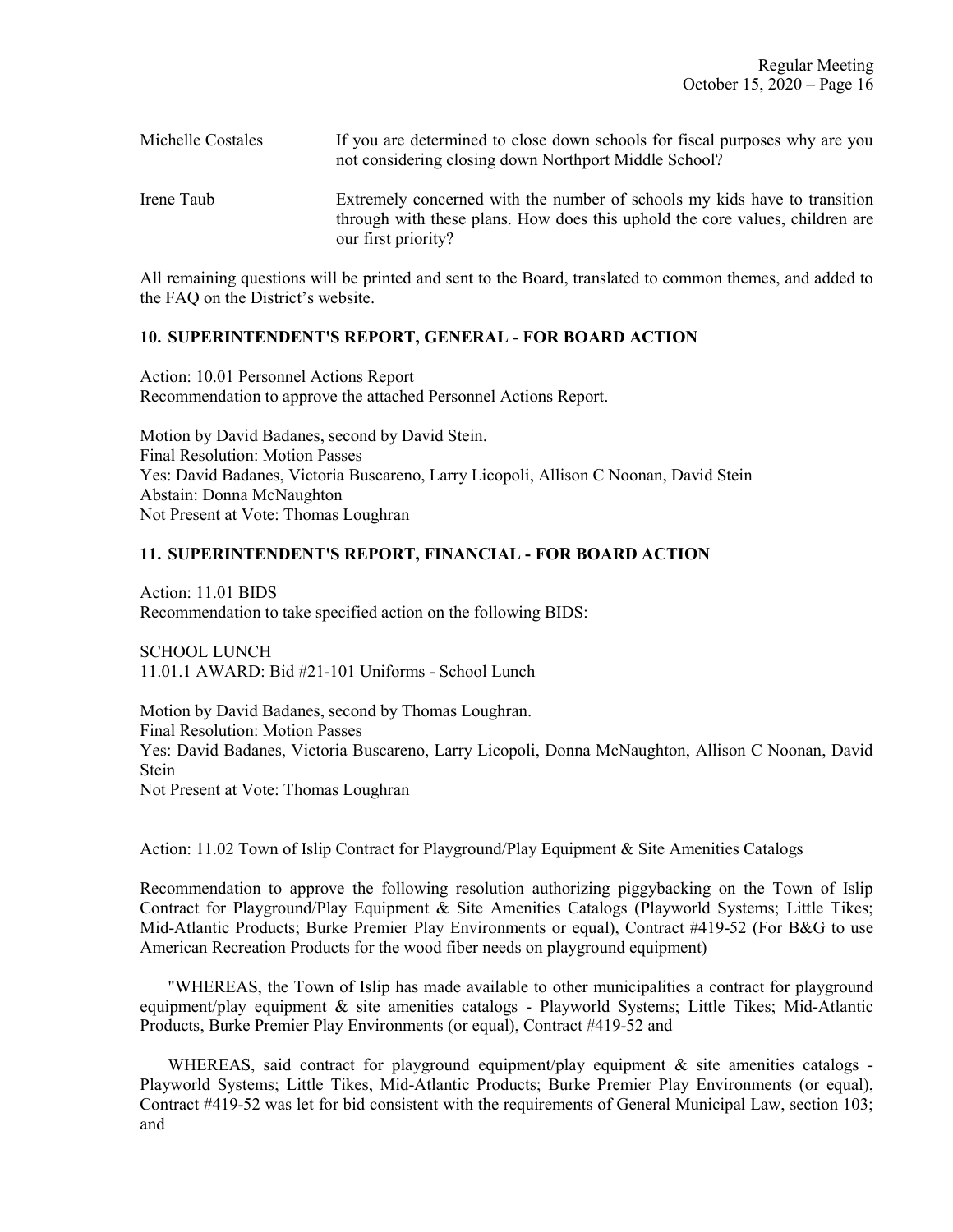WHEREAS, the Northport-East Northport U.F.S.D. is permitted to utilize said contract in accordance with the terms and conditions of the bid and requirements of General Municipal Law, section 103; and

 NOW, THEREFORE, BE IT RESOLVED, that the Board of Education hereby authorizes the purchase of playground equipment/play equipment & site amenities catalogs - Playworld Systems; Little Tikes; Mid-Atlantic Products, Burke Premier Play Environments (or equal), Contract #419-52 from Town of Islip in accordance with the requirements of General Municipal Law, section 103."

Motion by David Badanes, second by Thomas Loughran. Final Resolution: Motion Passes Yes: David Badanes, Victoria Buscareno, Thomas Loughran, Donna McNaughton, Allison C Noonan, David Stein Not Present at Vote: Larry Licopoli

Action: 11.03 Smithtown Central School District Recommendation to approve a 2020-2021 Agreement between the Northport-East Northport Union Free School District and Smithtown Central School District to provide special education and related services to students with disabilities (Spec. Ed.)

Motion by David Badanes, second by Thomas Loughran. Final Resolution: Motion Passes Yes: David Badanes, Victoria Buscareno, Thomas Loughran, Donna McNaughton, Allison C Noonan, David Stein Not Present at Vote: Larry Licopoli

Action: 11.04 West Islip Union Free School District Recommendation to approve a 2020-2021 Special Education Services Contract between the Northport-East Northport Union Free School District and West Islip Union Free School District to provide special

education and related services to students with disabilities (Spec. Ed.)

Motion by David Badanes, second by Thomas Loughran.

Final Resolution: Motion Passes

Yes: David Badanes, Victoria Buscareno, Thomas Loughran, Donna McNaughton, Allison C Noonan, David Stein

Not Present at Vote: Larry Licopoli

Action: 11.05 South Huntington Union Free School District Recommendation to approve a 2020-2021 Agreement between the Northport-East Northport Union Free School District and South Huntington Union Free School District to provide special education and related services to students with disabilities (Spec. Ed.)

Motion by David Badanes, second by Thomas Loughran. Final Resolution: Motion Passes Yes: David Badanes, Victoria Buscareno, Thomas Loughran, Donna McNaughton, Allison C Noonan, David Stein Not Present at Vote: Larry Licopoli

Action: 11.06 Twin County Driving School Recommendation to approve an In-Car Driving Instruction Agreement between the Board of Education of the Northport-East Northport Union Free School District and Twin County Driving School (Community Services)

Motion by David Badanes, second by Thomas Loughran.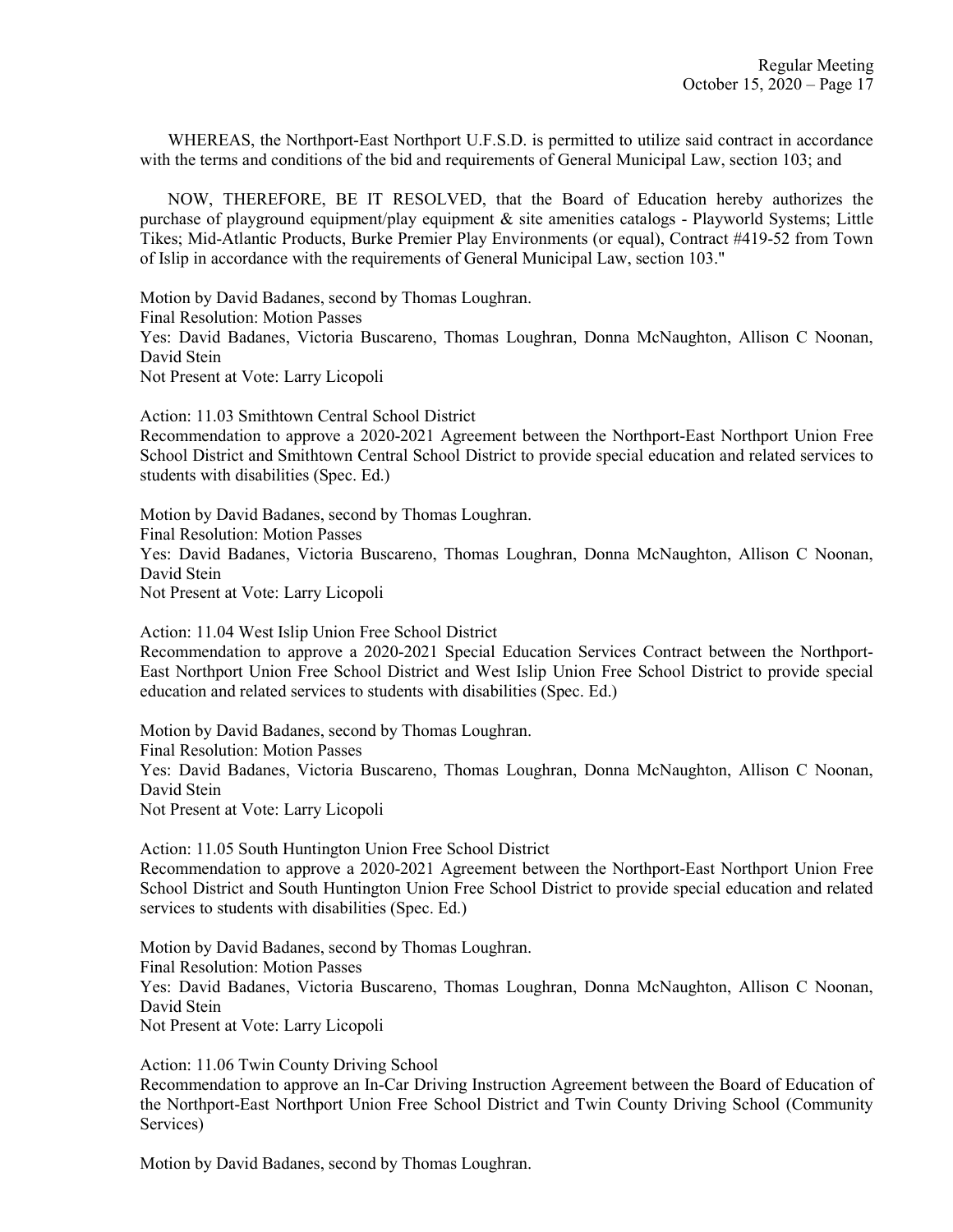Final Resolution: Motion Passes Yes: David Badanes, Victoria Buscareno, Thomas Loughran, Donna McNaughton, Allison C Noonan, David Stein Not Present at Vote: Larry Licopoli

Action: 11.07 School Aid Specialists, LLC

Recommendation to approve a 2020-2021 Agreement between the Northport-East Northport Union Free School District and School Aid Specialists, LLC to provide consultant services for Medicaid reimbursement (Spec. Ed.)

Motion by David Badanes, second by Thomas Loughran. Final Resolution: Motion Passes Yes: David Badanes, Victoria Buscareno, Thomas Loughran, Donna McNaughton, Allison C Noonan, David Stein Not Present at Vote: Larry Licopoli

Action: 11.08 Da Vinci Education & Research, LLC Recommendation to approve a 2020-2021 Amendment to Agreement between the Northport-East Northport Union Free School District and Da Vinci Education & Research, LLC for related services (Spec. Ed.)

Motion by David Badanes, second by Larry Licopoli.

Final Resolution: Motion Passes

Yes: David Badanes, Victoria Buscareno, Thomas Loughran, Donna McNaughton, Allison C Noonan, David Stein

Not Present at Vote: Larry Licopoli

Action: 11.09 Cleary School for the Deaf

Recommendation to approve a 2020-2021 Agreement between the Northport-East Northport Union Free School District and Cleary School for the Deaf to provide for the education of certain or all disabled children (Spec. Ed.)

Motion by David Badanes, second by Thomas Loughran. Final Resolution: Motion Passes Yes: David Badanes, Victoria Buscareno, Thomas Loughran, Donna McNaughton, Allison C Noonan, David Stein Not Present at Vote: Larry Licopoli

Action: 11.10 The Center for Discovery

Recommendation to approve a 2020-2021 Agreement between the Northport-East Northport Union Free School District and The Center for Discovery to provide for the education of handicapped children in special classes (Spec. Ed.)

Motion by David Badanes, second by Thomas Loughran. Final Resolution: Motion Passes Yes: David Badanes, Victoria Buscareno, Thomas Loughran, Donna McNaughton, Allison C Noonan, David Stein Not Present at Vote: Larry Licopoli

Action: 11.11 SCO Family of Services/Madonna Heights

Recommendation to approve a 2020-2021 Agreement for the Receipt of IDEA Flow-Through Funding Allocations between the Northport-East Northport Union Free School District and SCO Family of Services/Madonna Heights (Spec. Ed.)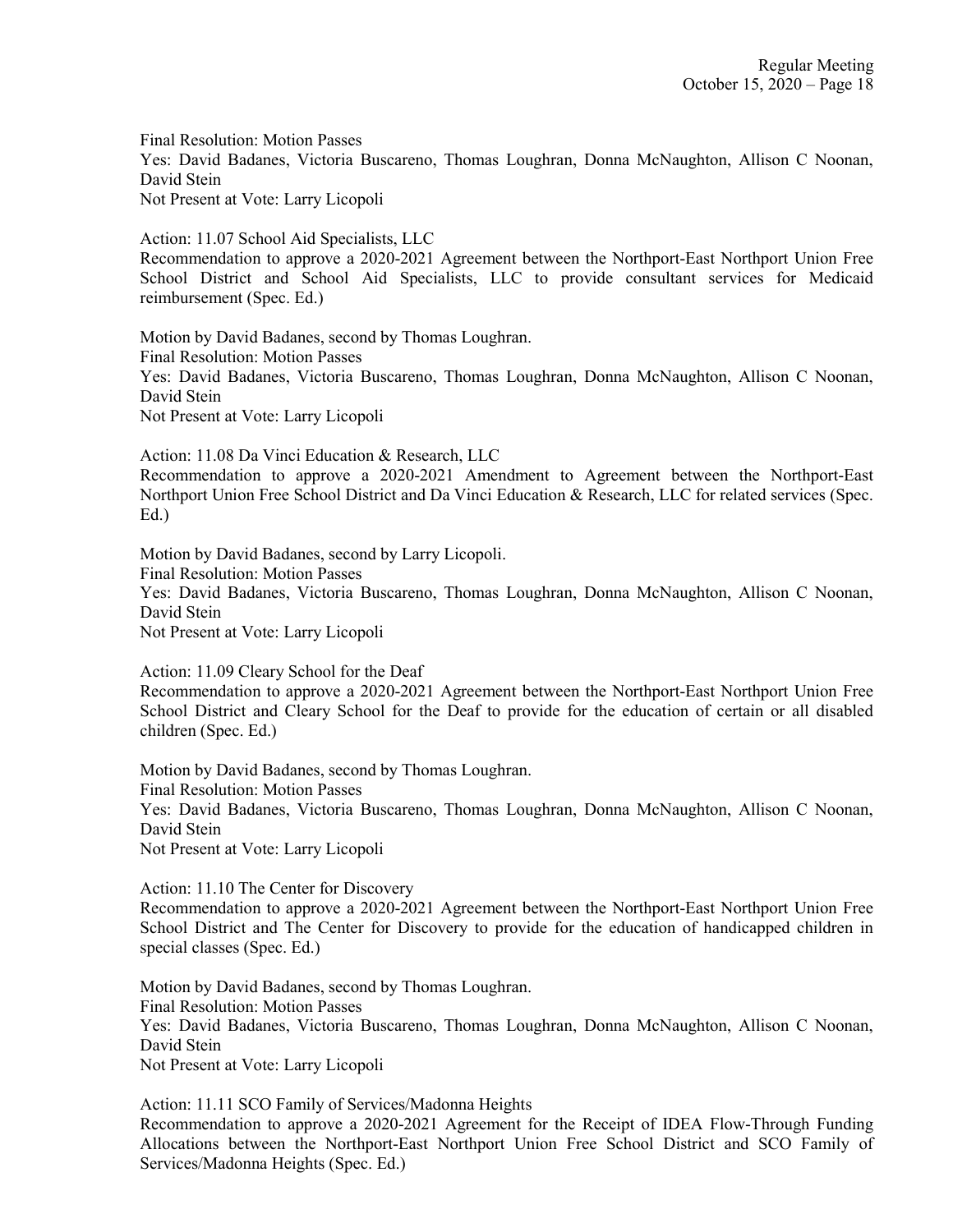Motion by David Badanes, second by Thomas Loughran. Final Resolution: Motion Passes Yes: David Badanes, Victoria Buscareno, Thomas Loughran, Donna McNaughton, Allison C Noonan, David Stein Not Present at Vote: Larry Licopoli

Action: 11.12 All About Kids SLP, OT, PT, LMSW, Psychology, PLCC Recommendation to approve a 2020-2021 Agreement for Receipt of IDEA Flow-Through Funding Allocations between the Northport-East Northport Union Free School District and All About Kids SLP, OT, PT, LMSW, Psychology, PLLC (Spec. Ed.)

Motion by David Badanes, second by Thomas Loughran. Final Resolution: Motion Passes Yes: David Badanes, Victoria Buscareno, Thomas Loughran, Donna McNaughton, Allison C Noonan, David Stein Not Present at Vote: Larry Licopoli

Action: 11.13 Westbrook Preparatory School Recommendation to approve a 2020-2021 Agreement for Receipt of IDEA Flow-Through Funding Allocations between the Northport-East Northport Union Free School District and Westbrook Preparatory School (Spec. Ed.)

Motion by David Badanes, second by Thomas Loughran. Final Resolution: Motion Passes Yes: David Badanes, Victoria Buscareno, Thomas Loughran, Donna McNaughton, Allison C Noonan, David Stein Not Present at Vote: Larry Licopoli

Action: 11.14 Anderson Center for Autism

Recommendation to approve a 2020-2021 Agreement for Receipt of IDEA Flow-Through Funding Allocations between the Northport-East Northport Union Free School District and Anderson Center for Autism (Spec. Ed.)

Motion by David Badanes, second by Thomas Loughran. Final Resolution: Motion Passes Yes: David Badanes, Victoria Buscareno, Thomas Loughran, Donna McNaughton, Allison C Noonan, David Stein Not Present at Vote: Larry Licopoli

Action: 11.15 County of Suffolk School Bus Stop Arm Enforcement Program Recommendation to approve the following resolutions:

1)

 "WHEREAS, the County of Suffolk (the "County") has established the School Bus Stop Arm Demonstration Program ("Stop Arm Program");

 WHEREAS, the County has invited the Northport-East Northport Union Free School District to participation in the Stop Arm Program;

 WHEREAS, participation in the Stop Arm Program is free of charge to the participating school districts.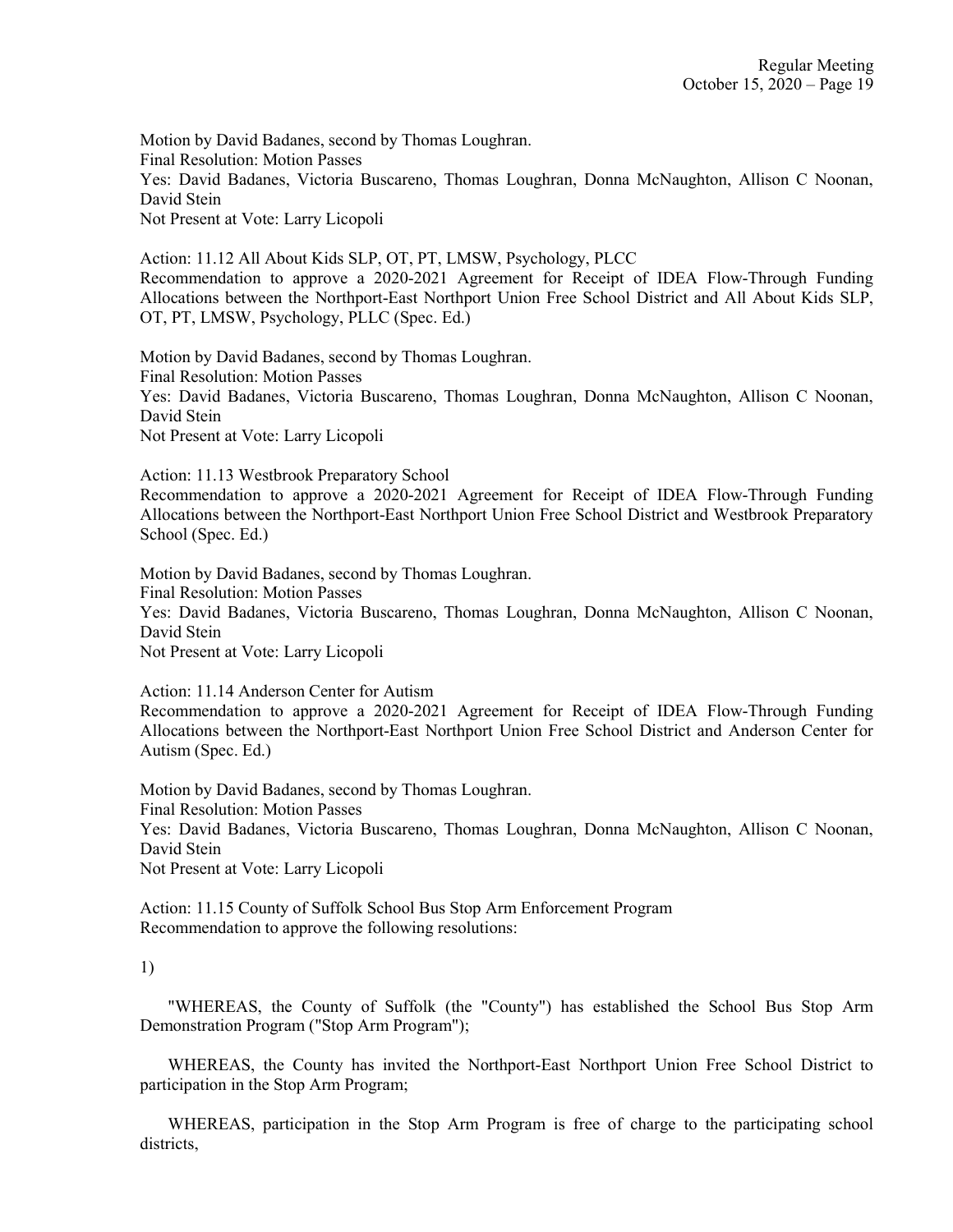NOW THEREFORE, BE IT RESOLVED that the Board of Education of the Northport-East Northport Union Free School District approves the annexed Opt-In Agreement to Participate in the County of Suffolk School Bus Stop Arm Enforcement Program as it relates to the District-owned buses.

 NOW THEREFORE, BE IT RESOLVED THAT the Board of Education authorizes the Board President to execute the annexed Agreement on behalf of the Board of Education."

2)

 "WHEREAS, the County of Suffolk (the "County") has established the School Bus Stop Arm Demonstration Program ("Stop Arm Program");

 WHEREAS, the County has invited the Northport-East Northport Union Free School District to participate in the Stop Arm Program;

 WHEREAS, participation in the Stop Arm Program is free of charge to the participating school districts,

 NOW THEREFORE, BE IT RESOLVED THAT the Board of Education of the Northport-East Northport Union Free School District approves the annexed Opt-In Agreement to Participate in the County of Suffolk School Bus Stop Arm Enforcement Program.

 NOW THEREFORE, BE IT RESOLVED THAT the Board of Education authorizes the Board President to execute the annexed Agreement on behalf of the Board of Education."

Motion by David Badanes, second by Thomas Loughran.

Final Resolution: Motion Passes

Yes: David Badanes, Victoria Buscareno, Thomas Loughran, Donna McNaughton, Allison C Noonan, David Stein

Not Present at Vote: Larry Licopoli

Action: 11.16 SAM Grant Resolution Recommendation to approve the following resolution:

 "WHEREAS, THE Board of Education of the Northport-East Northport Union Free School District applied for a State and Municipal Facilities Program ("SAM") Grant through DASNY for the purchase and installation of STEM Lab Equipment in the School District;

 WHEREAS, DASNY notified the School District that DASNY awarded the District a SAM grant for the STEM Lab Equipment project; and

 WHEREAS, as part of the grant administration process, DASNY requires execution of a Grantee Certification and a Project Certificate by an authorized representative of the School District.

 NOW, THEREFORE, BE IT RESOLVED that the Board of Education of the Northport-East Northport Union Free School District authorizes the Board President to execute the Grantee Certification and Project Certificate as authorized representative on behalf of the Northport-East Northport Union Free School District."

Motion by David Badanes, second by Thomas Loughran. Final Resolution: Motion Passes

Yes: David Badanes, Victoria Buscareno, Thomas Loughran, Donna McNaughton, Allison C Noonan, David Stein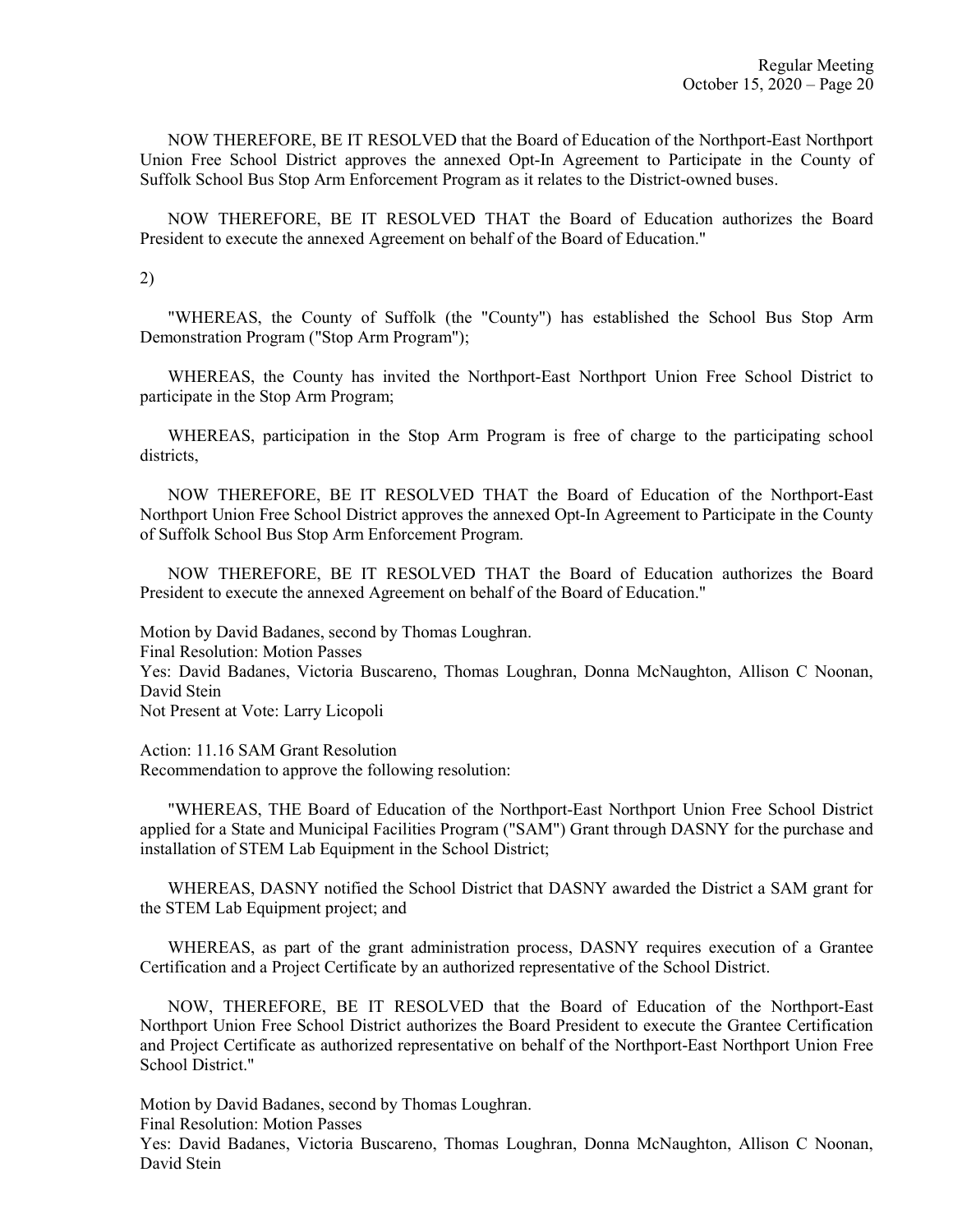Not Present at Vote: Larry Licopoli

Action: 11.17 Transfer of General Fund Appropriations Recommendation to approve Transfer of General Fund Appropriations in the 2020-2021 fiscal year (\$20,000.00)

Motion by David Badanes, second by Donna McNaughton. Final Resolution: Motion Passes Yes: David Badanes, Victoria Buscareno, Thomas Loughran, Donna McNaughton, Allison C Noonan, David Stein Not Present at Vote: Larry Licopoli

Action: 11.18 Transfer of Capital Fund Appropriations Recommendation to approve Transfer of Capital Fund Appropriations in the 2020-2021 fiscal year (\$121,675.00)

Motion by David Badanes, second by Thomas Loughran. Final Resolution: Motion Passes Yes: David Badanes, Victoria Buscareno, Thomas Loughran, Donna McNaughton, Allison C Noonan, David Stein Not Present at Vote: Larry Licopoli

Action: 11.19 Western Suffolk BOCES Multi-Year Service Agreement Recommendation to approve a Multi-Year Service Agreement between the Northport-East Northport Union Free School District and Western Suffolk BOCES in the amount of \$305,766 (Technology)

Motion by David Badanes, second by Thomas Loughran. Final Resolution: Motion Passes Yes: David Badanes, Victoria Buscareno, Thomas Loughran, Donna McNaughton, Allison C Noonan, David Stein Not Present at Vote: Larry Licopoli

## 12. SUPERINTENDENT'S REPORT - FOR INFORMATION ONLY

Information: 12.01 Schedule H - Use of Facilities

Information: 12.02 Budget Transfers for the period September 21, 2020 through October 8, 2020 - As per Board Policy #6150 all transfers between salary codes up to \$25,000 and transfers between all other codes up to \$10,000 are to be reported to the Board of Education as an information item

### 13. UNFINISHED BUSINESS

#### 14. NEW BUSINESS

Discussion: 14.01 Board discussion of the Proposed Bylaw Amendments and Resolutions for the 2020 NYSSBA Annual Business Meeting

Motion was made by Trustee Stein to withdraw item 14.01.

Motion by David Stein, second by David Stein. Final Resolution: Motion Passes Yes: David Badanes, Victoria Buscareno, Thomas Loughran, Donna McNaughton, Allison C Noonan, David Stein